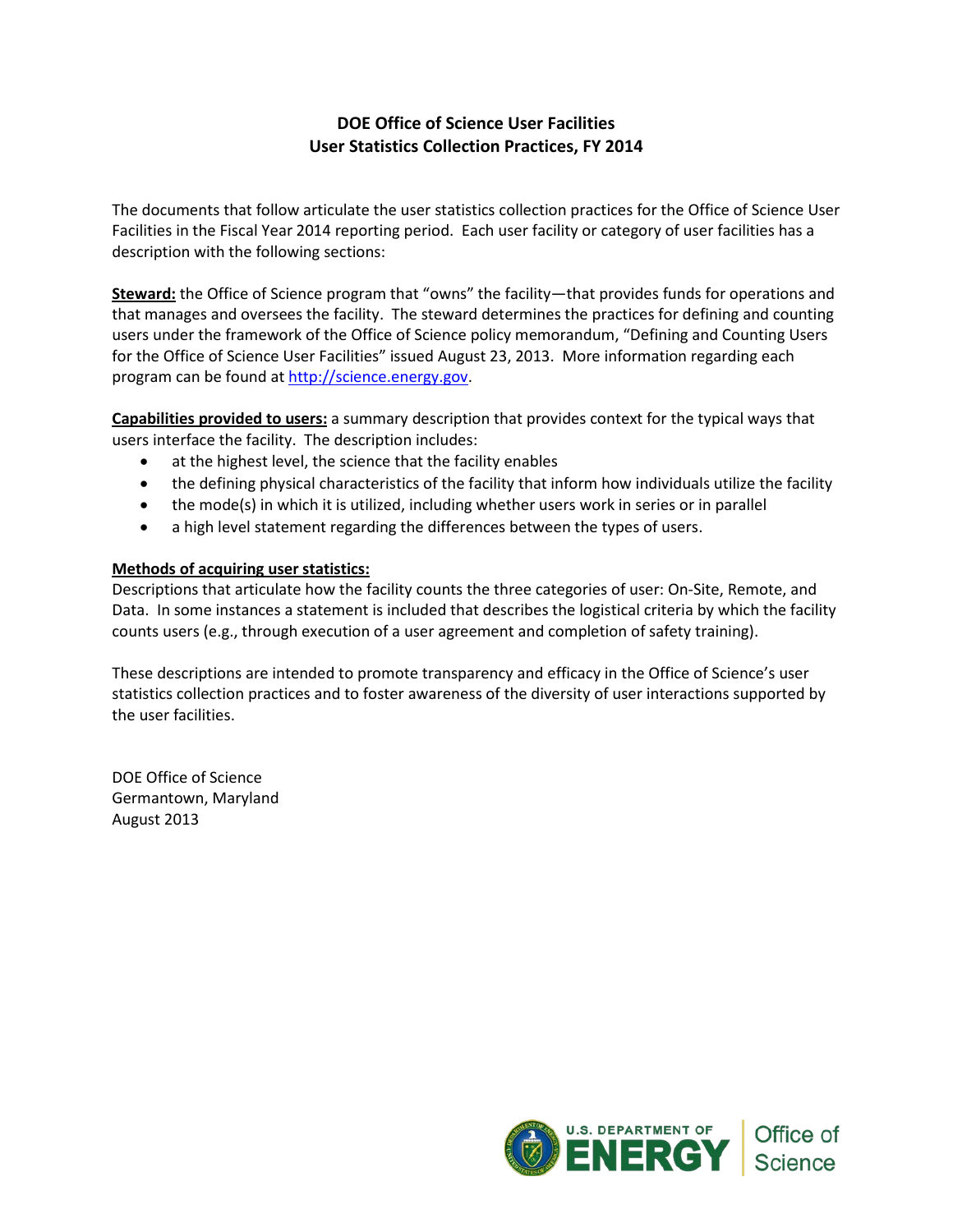## **Facility: Energy Sciences Network (ESnet) Steward: Advanced Scientific Research Computing**

## **Capabilities provided to users:**

The Energy Sciences Network (ESnet) is the Department of Energy's high-performance network, engineered and optimized for large-scale science. ESnet interconnects the entire national laboratory complex, including its supercomputer centers and all user facilities – enabling tens of thousands of scientists to transfer data, access remote resources, collaborate productively, and access the commercial Internet.

Massive science data flows require different network capabilities than network traffic generated by email, video, and web browsing. For this reason, ESnet does not resemble a commercial provider of Internet services. The facility's special capabilities include virtually lossless data transport, bandwidth guarantees spanning multiple network domains, and a distributed performance-monitoring platform. As the fastest science network in the world, ESnet aims to accelerate discovery by delivering unparalleled network infrastructure, capabilities and tools, tailored to the needs of large-scale science collaboration. Network traffic on ESnet is growing at twice the rate of the commercial Internet.

ESnet's peering connections to the global Internet are resilient, redundant, and decentralized. ESnet staff monitor connectivity on a 24/7 basis, and in case of problems they work with DOE sites, commercial providers, and other research networks for resolution. The network's multiple 100 Gbps ring topology ensures that no single backbone circuit failure will cause an outage to a site.

ESnet also operates a productive and well-utilized network research testbed at national scale, open to DOE and non-DOE scientists alike, for the purpose of conducting applied research in a range of networking topics, including software defined networking architectures, post-TCP protocol dynamics, and the identification and improved performance of high-throughput science data flows.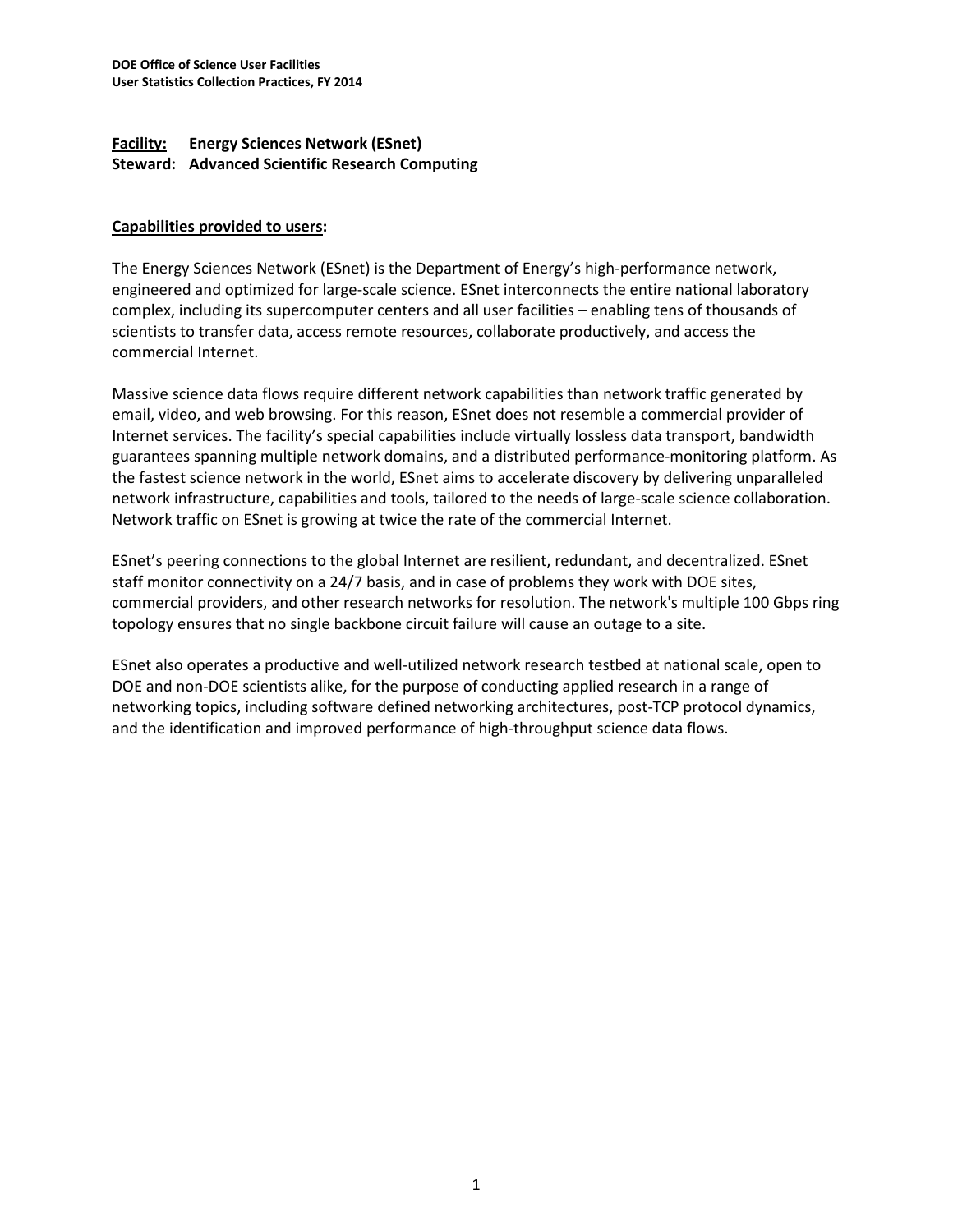User statistics are tabulated for the network research testbed and for access to guaranteed bandwidth services; other users of the network (the vast majority) are not counted in ESnet user statistics.

• **On-Site Users:** An individual who has been granted authority for physical access to testbed resources to conduct research and development on the ESnet network testbed.

The facility shall count each user who has completed registration, training, and safety requirements.

• **Remote Users:** An individual who has been granted authority to conduct research and development on the ESnet network testbed, or to transmit data using guaranteed bandwidth services.

The facility shall count each user who has completed registration, training, and safety requirements.

• **Data Users:** N/A.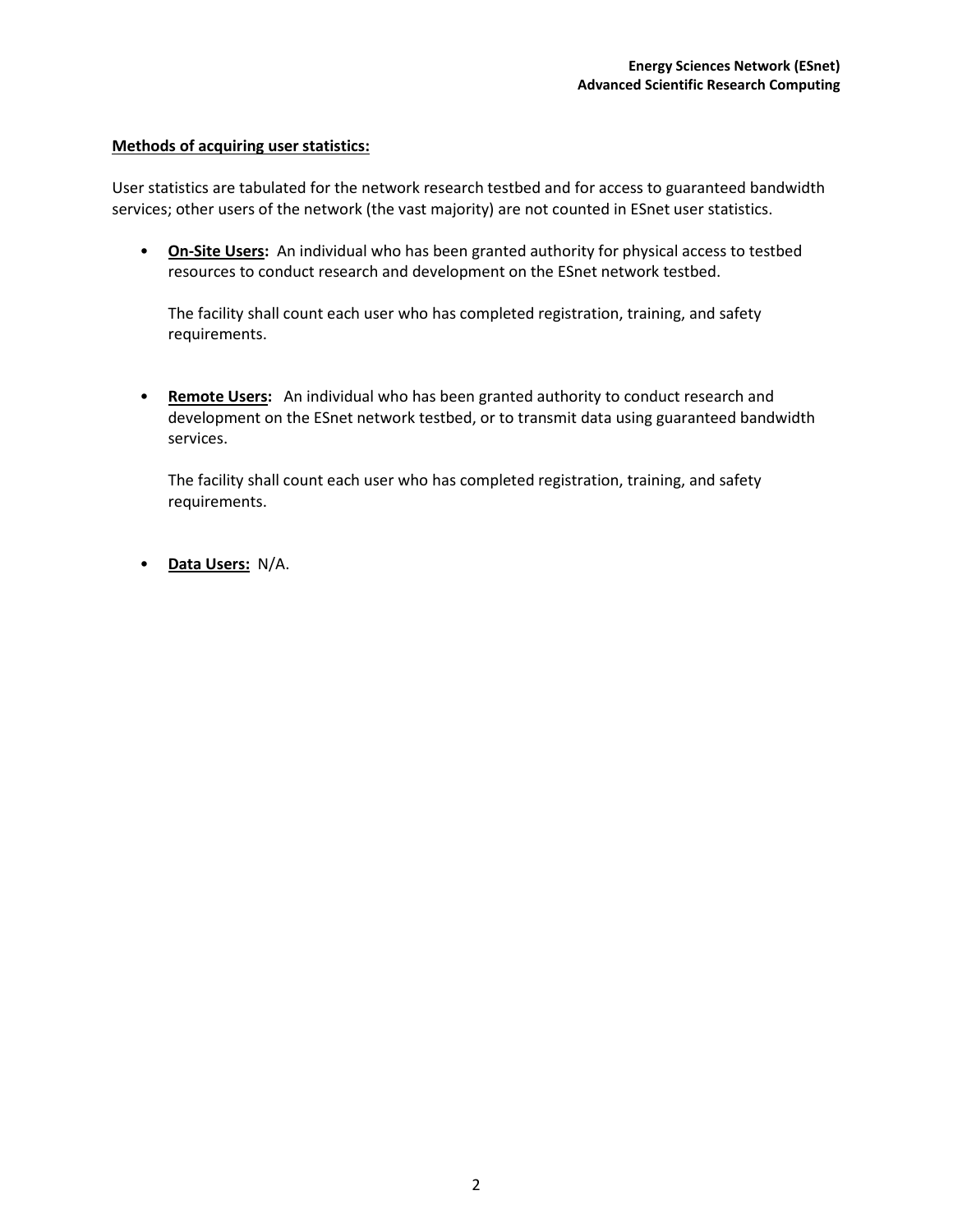**Category: Leadership Computing Facilities (LCFs) Steward: Advanced Scientific Research Computing Facilities:**

- **Argonne Leadership Computing Facility (ALCF)**
- **Oak Ridge Leadership Computing Facility (OLCF)**

### **Capabilities provided to users:**

The Leadership Computing Facilities provide the most powerful computing resources in the U.S. for unclassified scientific research that spans topics relevant to national and energy security and broadly advances the frontiers of knowledge in physical sciences and areas of biological, environmental, and computer sciences. This computationally intensive research would not be feasible on commercially available machines. These computing facilities use massively parallel high-performance computers with performance reaching to multiple "petaflops," or quadrillion mathematical calculations per second several tens of thousands of times faster than a typical PC.

The resources of the LCF facilities are available year round on a 24 by 7 basis except during maintenance periods. The LCFs employ sophisticated scheduler applications to schedule work on the resources. The scheduler works to maximize the use of the resource at all times. In order to maximize the potential of the machines, SC mandates that a large portion of the computing resources be devoted to large, leadership-class jobs, currently defined as jobs requiring over 20 percent of the computational resources. Researchers receive access to the LCFs primarily through successful peer reviewed proposals submitted to either the Innovative and Novel Impact on Theory and Experiment (INCITE) [\(http://science.energy.gov/ascr/facilities/incite/\)](http://science.energy.gov/ascr/facilities/incite/) or the ASCR Leadership Computing Challenge [\(http://science.energy.gov/ascr/facilities/alcc/\)](http://science.energy.gov/ascr/facilities/alcc/).

In addition to the leadership computers themselves, both LCFs provide access to high performance storage and archival systems for the data generated, specialized data analysis and visualization systems, and expertise in how to make the most effective use of all parts of the facilities. The LCFs employ a multi-faceted approach to address the needs of their users ranging from basic support in accessing the computing resources to complex support for algorithm development and performance improvement. Specifically, projects are assigned a computational scientist to assist in scaling and improving application performance in the relevant science area. The facilities are linked with each other and their users via ESnet and other national and international research networks.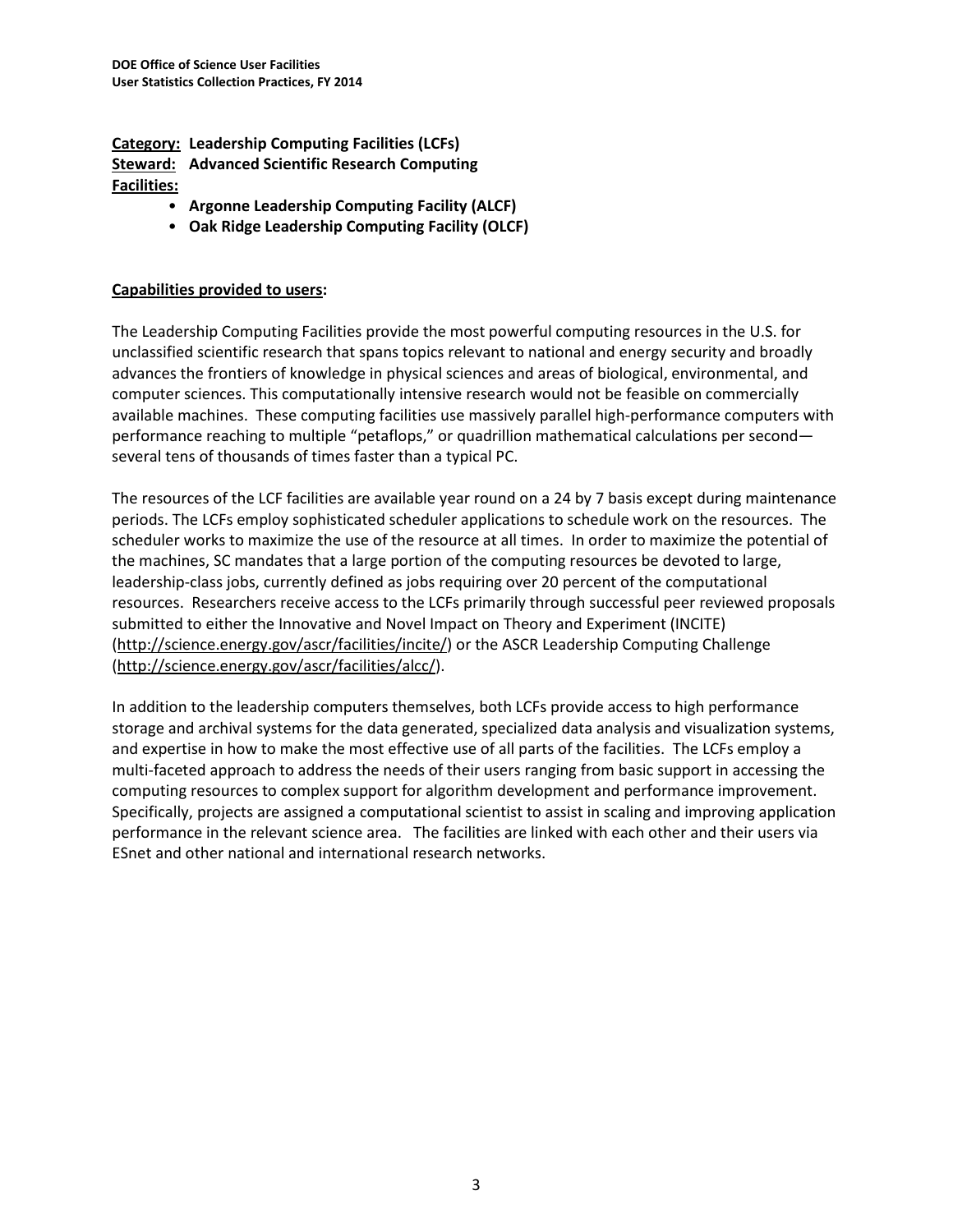- **On-site Users:** N/A. All users access the LCFs through remote logins.
- **Remote Users:** An individual who has been granted authority to conduct research and development at an LCF under an approved proposal and user agreement.

The facility shall count each user who has an approved proposal and signed user agreement.

• **Data Users:** N/A.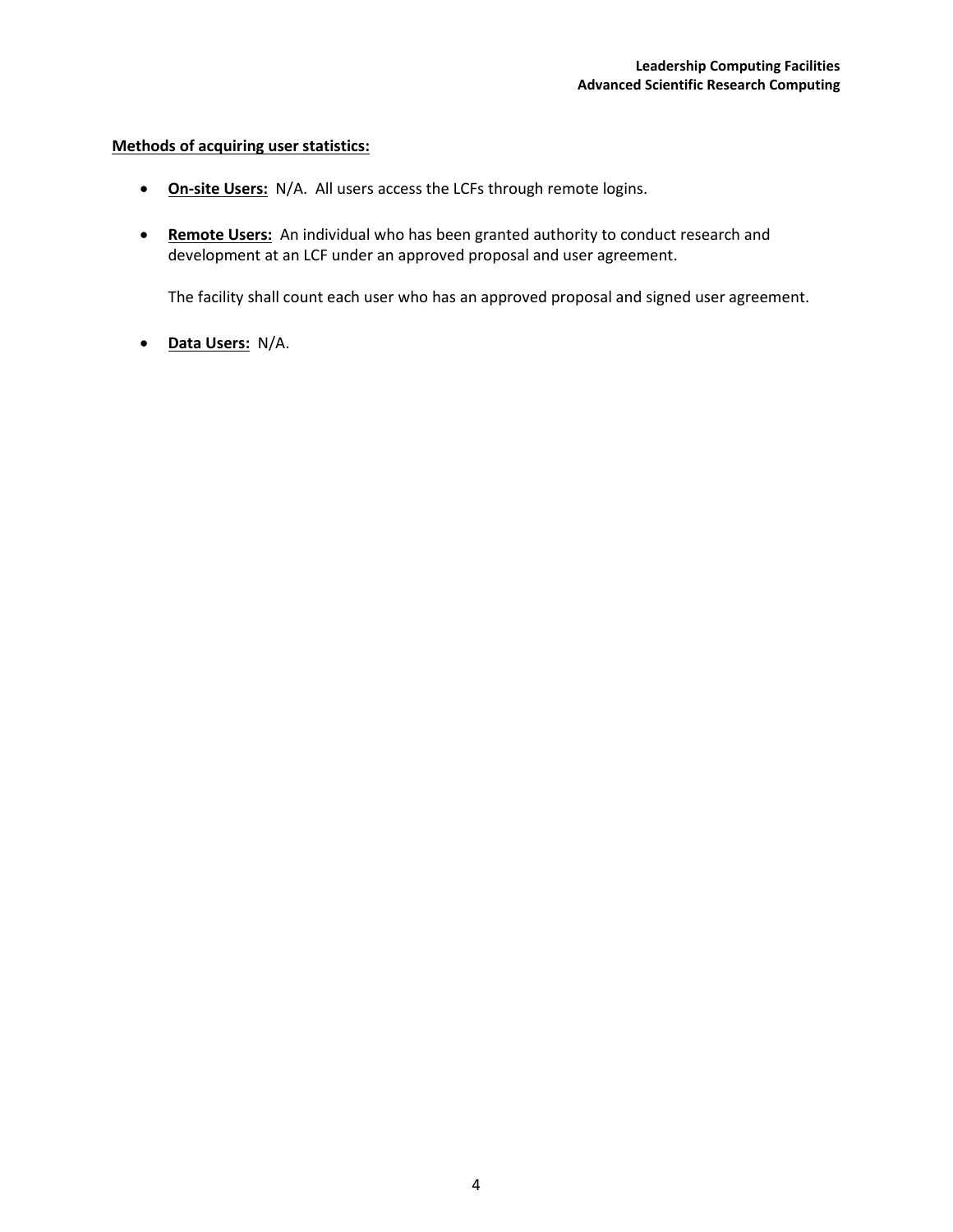## **Facility: National Energy Research Scientific Computing Center (NERSC) Steward: Advanced Scientific Research Computing**

## **Capabilities provided to users:**

The National Energy Research Scientific Computing Center (NERSC) is the primary scientific computing facility for the Office of Science. As one of the largest facilities in the world devoted to providing computational resources and expertise for basic scientific research, NERSC is a world leader in accelerating scientific discovery through computation. With more than 5,000 users from universities, national laboratories and industry, NERSC supports the largest and most diverse research community of any computing facility within the DOE complex. NERSC provides large-scale, state-of-the-art computing for researchers supported by DOE'S unclassified scientific research programs spanning a wide range of disciplines and topical areas related to the DOE mission. In order to maximize scientific productivity, NERSC offers scientists integrated resources and services, such as one-on-one consulting services and indepth collaboration as needed, which empower them to be more effective researchers. Many of NERSC's project consultants are themselves domain scientists in areas such as material sciences, physics, chemistry and astronomy, well-equipped to help researchers apply computational resources to specialized science problems. Working with the high energy physics, nuclear physics, and biology communities, NERSC also deploys large clusters and develops web-based portals to help scientists analyze large datasets.

Resources at NERSC (www.nersc.gov/systems) are available year round on a 24 by 7 basis except during maintenance periods. Because NERSC is SC's mission computing facility, DOE program managers across SC allocate most of the center's computing resources. In 2011, the six core SC program offices allocated 80 percent of NERSC computing time, and the ASCR Leadership Computing Challenge allocated 10 percent. The remaining 10 percent was allocated through the NERSC Initiative for Scientific Exploration (NISE) program—the NERSC Director's reserve program.

### **Methods of acquiring user statistics:**

- **On-Site Users:** N/A. All users access NERSC through remote logins.
- **Remote Users:** An individual who is a member of an approved research project who has been authorized to use the facility and who has signed the NERSC Computer Use Policies form.

The facility shall count each user who has a valid user agreement.

• **Data Users:** N/A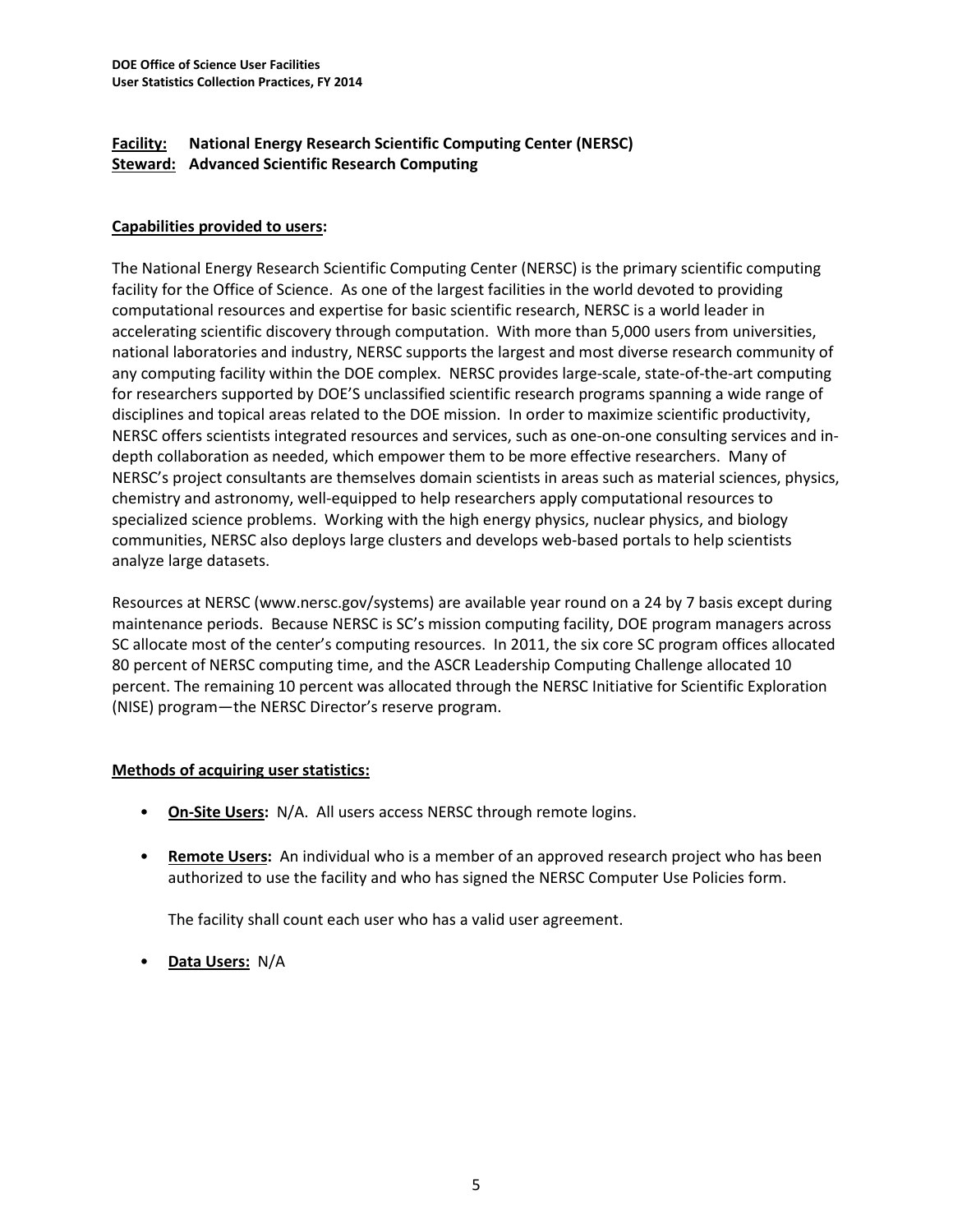## **Facility: ARM Climate Research Facility Steward: Biological and Environmental Research**

#### **Capabilities provided to users:**

DOE seeks to inform energy decisions by providing scientific knowledge and tools to understand the role of energy production and use in a changing climate and to project the impacts of climate change on future energy systems. In support of this objective the Atmospheric Radiation Measurement (ARM) Climate Research Facility is an integrated composite of highly instrumented research sites located in climatically important geographical regions of the earth. In-situ and remote sensed measurements and associated data products are designed to improve the representation, in climate models, of clouds and aerosols, precipitation, extreme weather events and their interactions and coupling with the Earth's surface. This scientific infrastructure includes fixed research sites in four climate regimes, three mobile facilities, an aerial facility, and a data archive; all are available for use by scientists worldwide as a scientific user facility.

The four fixed ARM sites are situated in climatically distinct locations to sample continental and marine conditions in tropical, mid-latitude, and Arctic environments (US Southern Great Plains; Tropical Western Pacific; North Slope of Alaska; and the Eastern North Atlantic). ARM also has an aerial measurement capability and three mobile facilities that can be used in experiments across the globe. While two of the mobile facilities are deployed for 6–12 month durations, the third mobile facility will be installed at Oliktok, Alaska, for an extended multi-year deployment. Scanning radars at each of the ARM fixed and mobile sites provide a unique capability for high resolution delineation of cloud dynamical evolution, morphology, and radiative properties, in support of both the atmospheric sciences and climate modeling. The simultaneous and parallel operation of multiple radar and lidar systems, capturing continuous data streams provides an unparalleled capability for "interrogating" the three dimensional temporal evolution of individual clouds and their interactions with the larger associated weather systems. Additional measurements include surface and near-surface observations of e.g., turbulent heat fluxes, carbon flux, aerosol, methane, soil moisture, and/or surface temperature are often co-located with ARM instrumentation.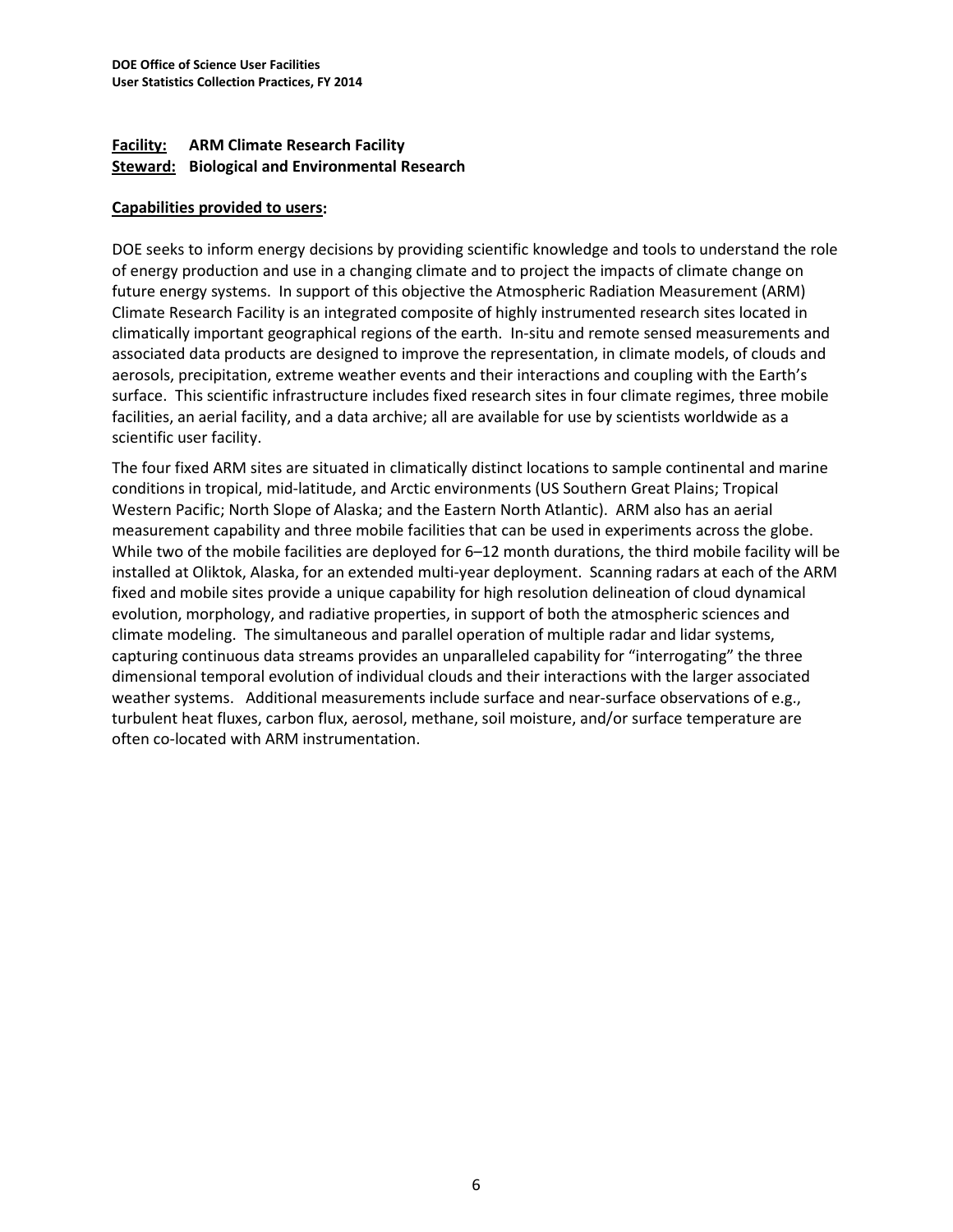• **On-Site Users:** An individual who is physically present at the facility at least once during the reporting period to conduct research on an active, peer-reviewed project. Access is requested via the web-based Site Access Request form.

The facility shall count each user who has completed registration and appropriate training.

- **Remote Users:** An individual who remotely accesses the facility at least once during the reporting period, including to modify the operation of baseline instruments and/or investigator owner instruments, or to engage in remote use of the ARM Computing systems. Access requests for the former activity must be submitted through the web-based Intensive Operations Period (IOP) Request form and reviewed for scientific merit and logistic impact. Requests for computation resources use the Site Access Request form and are reviewed for scientific merit.
- **Data Users:** An individual who remotely downloads data from ARM Data Archive or uses data extraction tools supported by the facility during the current reporting year; web-based registration is required and the research project description is peer reviewed.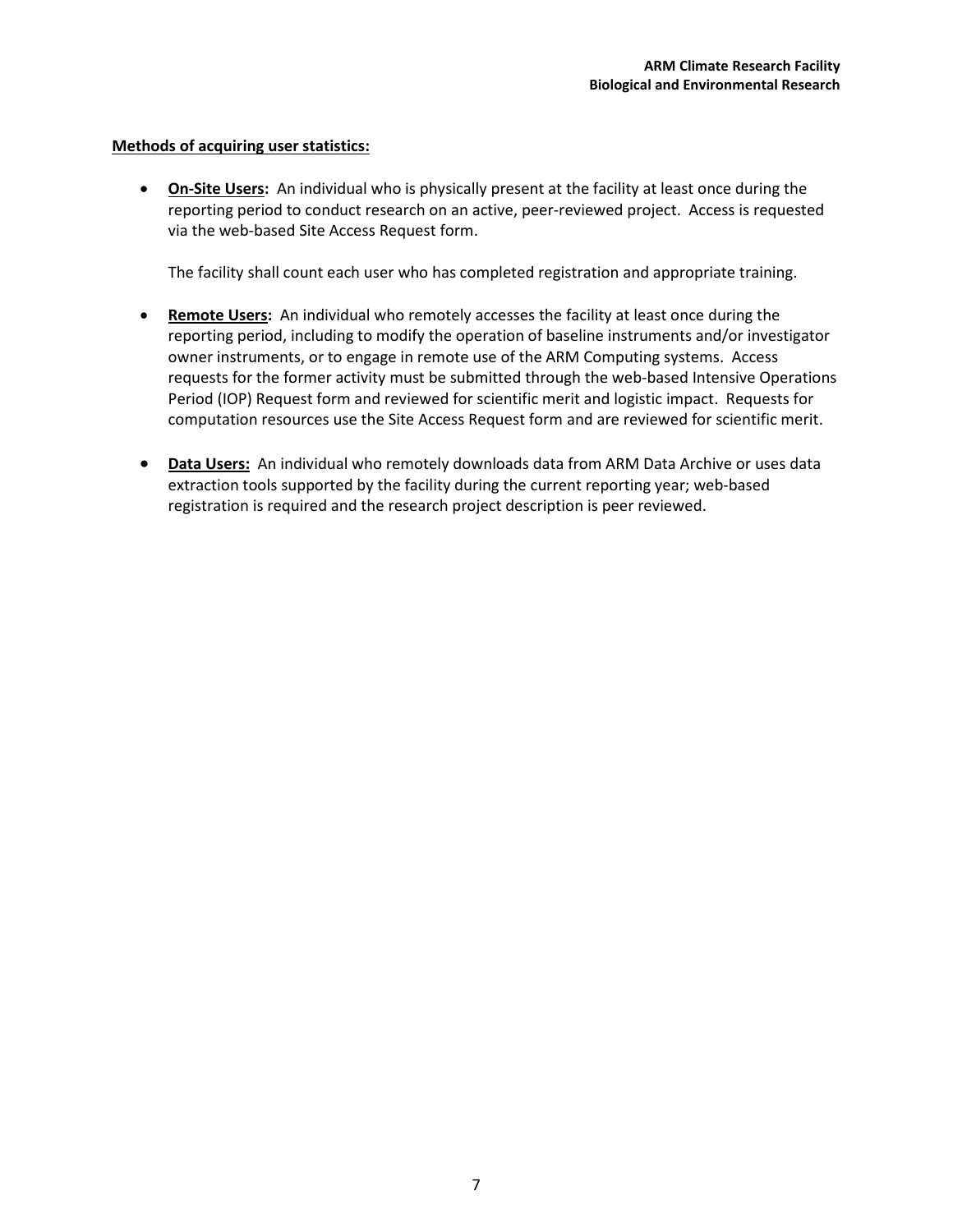## **Facility: Environmental Molecular Sciences Laboratory (EMSL) Steward: Biological and Environmental Research**

## **Capabilities provided to users:**

To address DOE's energy and environmental challenges, EMSL provides the biological, chemical, materials, and environmental research communities with a broad spectrum of premier instruments for molecular-level experimentation coupled with a high performance computer (HPC), parallelized software and data storage capabilities for modeling and simulation. With more than 75 premier capabilities, EMSL serves research teams using multiple experimental and computational capabilities as well as single-investigators using one to several capabilities.

Capabilities available in EMSL include a dozen types of nuclear magnetic resonance (NMR) spectrometers; more than a dozen types of scanning, transmission, and tunneling electron microscopes as well as helium ion, fluorescent and cryogenic microscopes; microfluidics and similar pore-scale fluidics systems; more than a dozen types of spectroscopy systems; two dozen types of mass spectrometry systems for proteomics, metabolomics and other –omics research; cell growth, isolation and characterization capabilities; interfacial surface characterization tools; atomic surface deposition and microfabrication tools; an HPC system; and open source software codes optimized for environmental- and molecular-level modeling and simulation. Scientists use EMSL's capabilities to study aerosol particle formation and transformations; carbon and nutrient cycling in soils, sediments and the rhizosphere; intracellular metabolic processes in bacteria, archaea, fungi and plants; microbial community, fungal and plant root interactions with soils and hydrologic processes relevant to bioenergy and biofuels; the fate and transport of inorganic and organic contaminants in soils, groundwater and the vadose zone; the long-term stability of nuclear waste in glass and ceramics; carbon sequestration in geologic media; battery and fuel cell energy storage materials; and catalyst, nanomaterials/nanostructures, and chemical sensor performance and optimization.

In addition to accepting general proposals and scientific partnerships to develop new capabilities, EMSL issues an annual call for Science Theme proposals and periodic calls for other types of proposals, including research campaigns.

Some capabilities can be remotely operated/used from another institution or location (e.g, the HPC system and the mass spectrometers) and run 24/7, but most of the instruments require staff support and are only available 10h/day, five days a week. Some capabilities are used to synthesize or analyze unique materials or surfaces. A few capabilities can be deployed outside the building in "field campaigns." Some users collaborate with EMSL staff to develop new *NWChem* modules or other software products that are made available to the scientific community. When *MyEMSL* is fully deployed, remote users will have access to multiple types of experimental and theoretical data, thereby enabling data analytics research.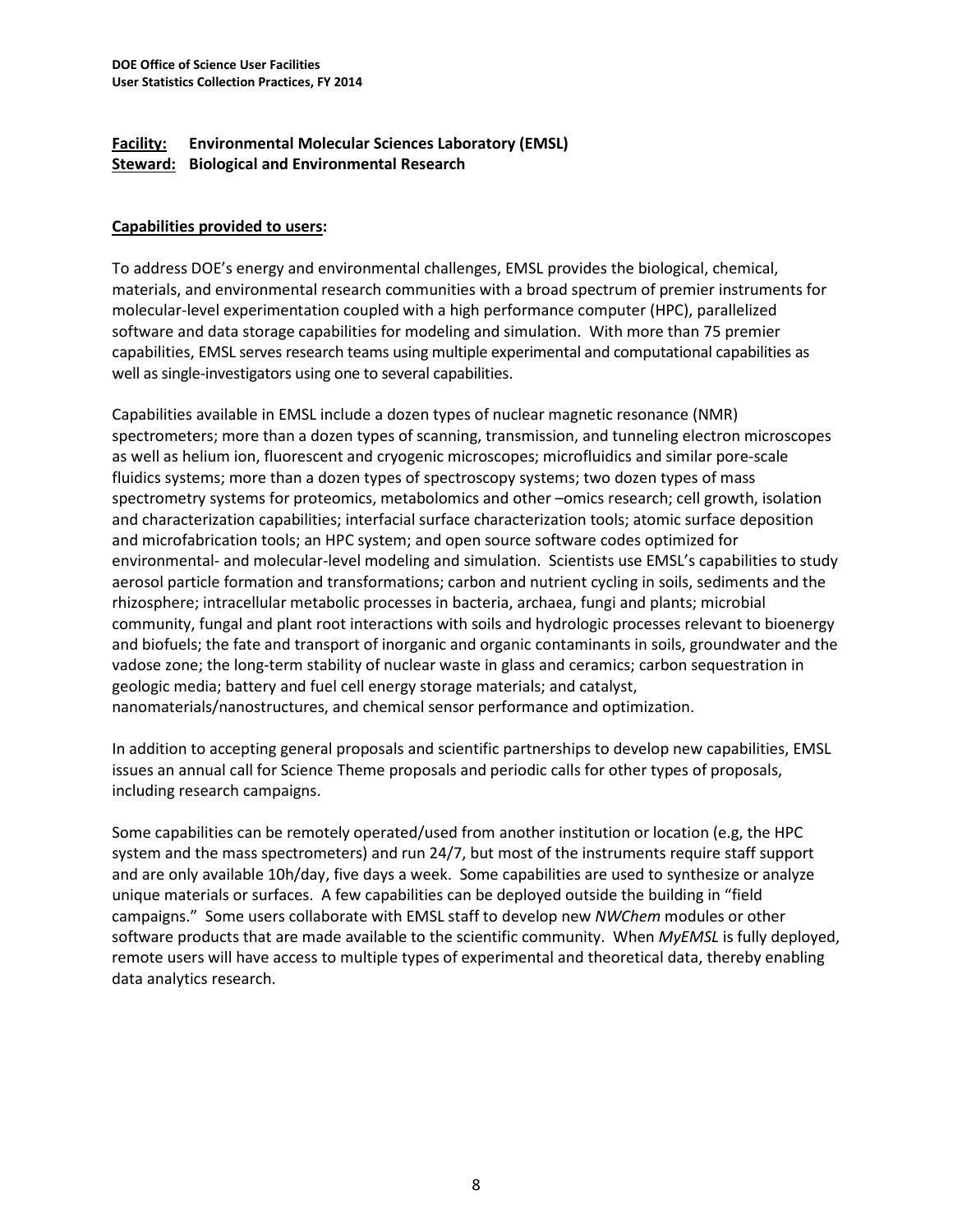In all cases, a user is an individual on an approved, peer reviewed project who has a fully executed user agreement in place and has completed all required training prior to gaining access to EMSL resources.

- **On-Site User:** An individual who is physically present using an EMSL capability at least once during the reporting period to conduct research on an active, peer-reviewed project.
- **Remote User:** An individual who is a member of an approved research project team and who: a) remotely accesses EMSL capabilities by logging onto the EMSL network to operate a piece of research instrumentation or to use the HPC system, b) is authorized to modify computational codes developed and maintained by EMSL, or c) sends or receives materials/samples.
- **Data User:** An individual who is a member of an approved research project team and who analyzes, reduces, or manipulates project data obtained from an EMSL instrument or from the HPC or data storage systems.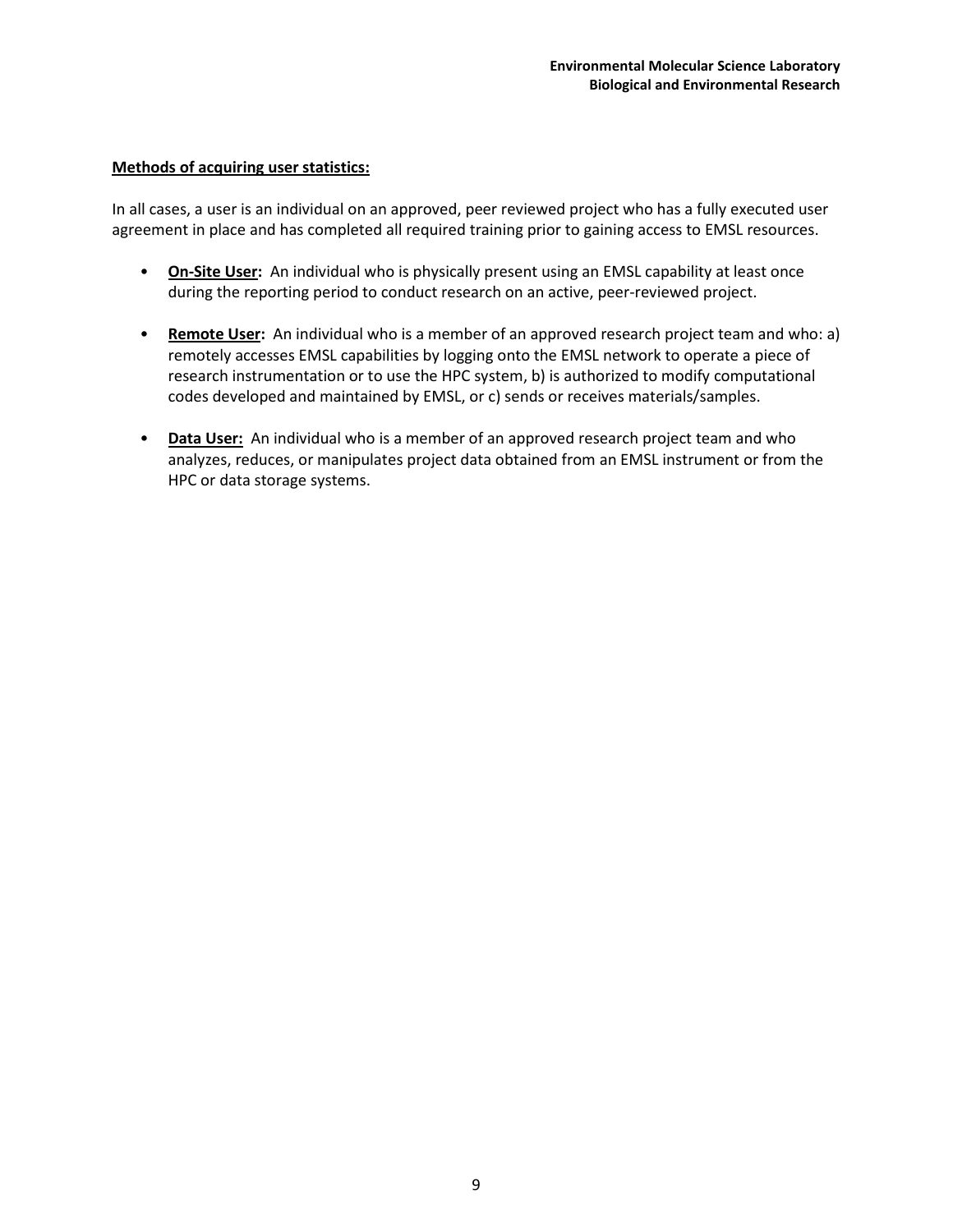## **Facility: DOE Joint Genome Institute (DOE JGI) Steward: Biological and Environmental Research**

**Capabilities provided to users:** The U.S. Department of Energy (DOE) Joint Genome Institute (DOE JGI) is a federally-funded high-throughput genome sequencing and analysis facility dedicated to genomes of non-medical microbes, microbial communities, plants, fungi and other targets relevant to DOE missions in energy, climate, and environment. DOE JGI provides collaborators around the world with access to massive-scale DNA sequencing and analyses to provide fundamental data on key genes that may link to biological functions, including microbial metabolic pathways and enzymes that are used to generate fuel molecules, affect plant biomass formation, degrade contaminants, or capture CO<sub>2</sub>.

Located in Walnut Creek, California, DOE JGI is managed by the Lawrence Berkeley National Laboratory, but involves partners from other Labs and institutions. Capabilities offered by the DOE JGI include high throughput sequencing, and resequencing, as well as single-cell and transcriptome sequencing, cell0sorting and microfluidics, PCR and DNA synthesis. The DOE JGI serves three primary missions:

- **Bioenergy** Projects focus on developing plants that can be used as feedstocks for biofuel production, identifying organisms (e.g. fungi and microbes) with enzymes and pathways that can break down the lignin and cellulose in plant cell walls, and characterizing enzymes and pathways that can ferment sugars into biofuels.
- **Carbon Cycle** As microbes make up the largest component of the Earth's biodiversity, understanding how they metabolize carbon, and how environmental changes affect these processes, is crucial for the development of better predictive models for reducing the effects of increasing carbon dioxide emissions on the global climate.
- **Biogeochemistry** The field of biogeochemistry explores the full spectrum of biological, physical, geological and chemical processes and reactions involved in sustaining life on Earth. One area of emphasis targets microbes and microbial communities (or metagenomes) that can degrade or otherwise transform environmental contaminants such as toxic chemicals or heavy metals

Collaborators/users access JGI via periodic invitations to send in proposals, that are then peer reviewed, and successful proposers allocated appropriate sequencing or other resources. Access for most users is through DOE JGI User Programs [\(http://www.jgi.doe.gov/programs/index.html\)](http://www.jgi.doe.gov/programs/index.html) including the Community Sequencing Program (CSP) [\(http://www.jgi.doe.gov/CSP/index.html\)](http://www.jgi.doe.gov/CSP/index.html) and the Emerging Technology Opportunities Program (ETOP) [\(http://www.jgi.doe.gov/programs/ETOP/index.html.](http://www.jgi.doe.gov/programs/ETOP/index.html)).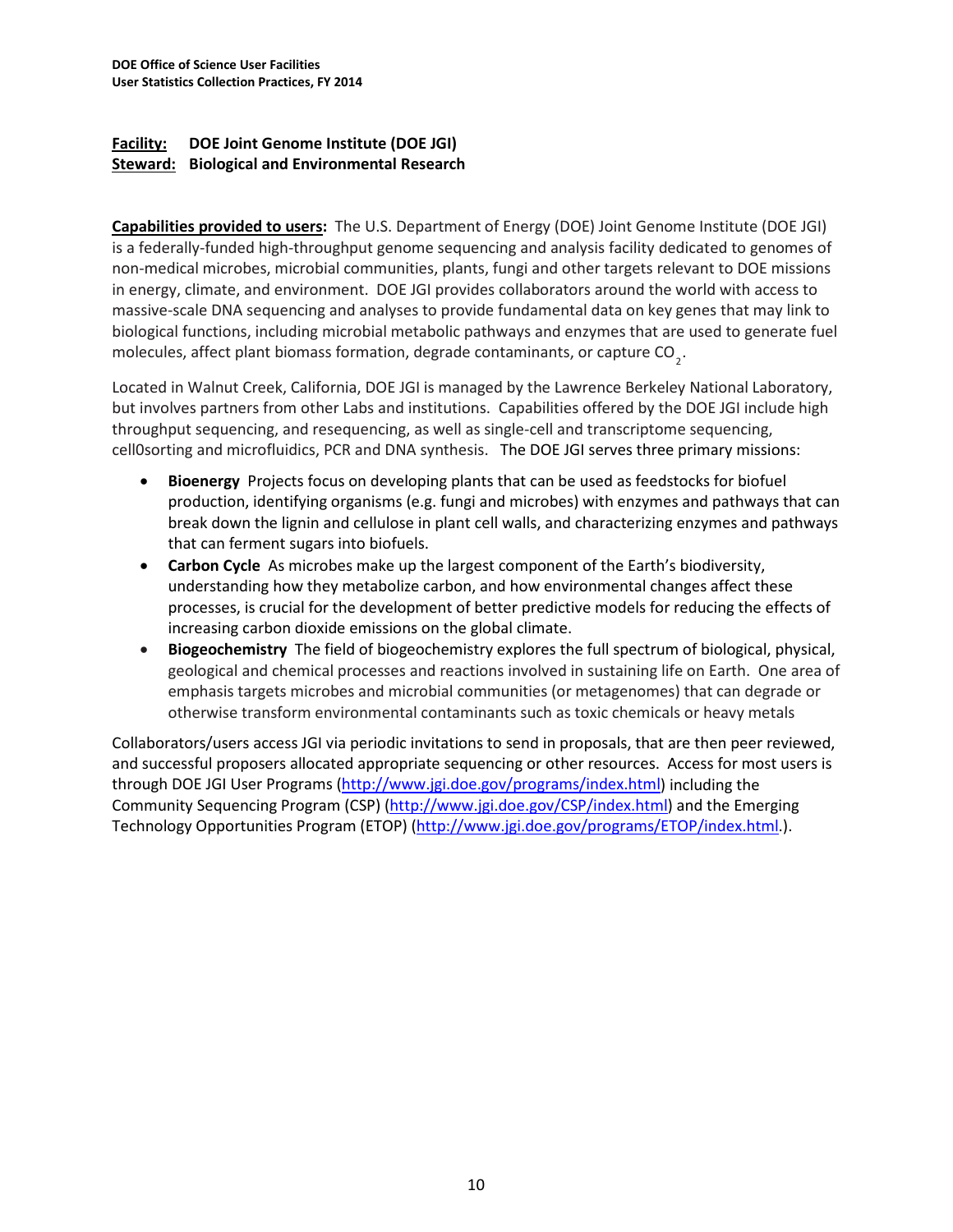• **On-Site User:** An individual who is physically present at the facility to conduct work covered by a peer-reviewed proposal and who is issued an access badge; there are a small number of On-Site Users each year.

The facility shall count each user who has completed registration, training, safety documentation, has a valid user agreement, and has a badge that facilitates tracking.

- **Remote User:** An individual who sends DNA samples for sequencing and analysis in Walnut Creek under an active project covered by a peer-reviewed proposal, but who does not visit the facility in person. Almost all DOE JGI users are considered Remote Users.
- **Data User:** N/A. DOE JGI currently has hundreds of thousands of external scientists who visit DOE JGI data portals and download data from them, but these unique downloads are not counted as users.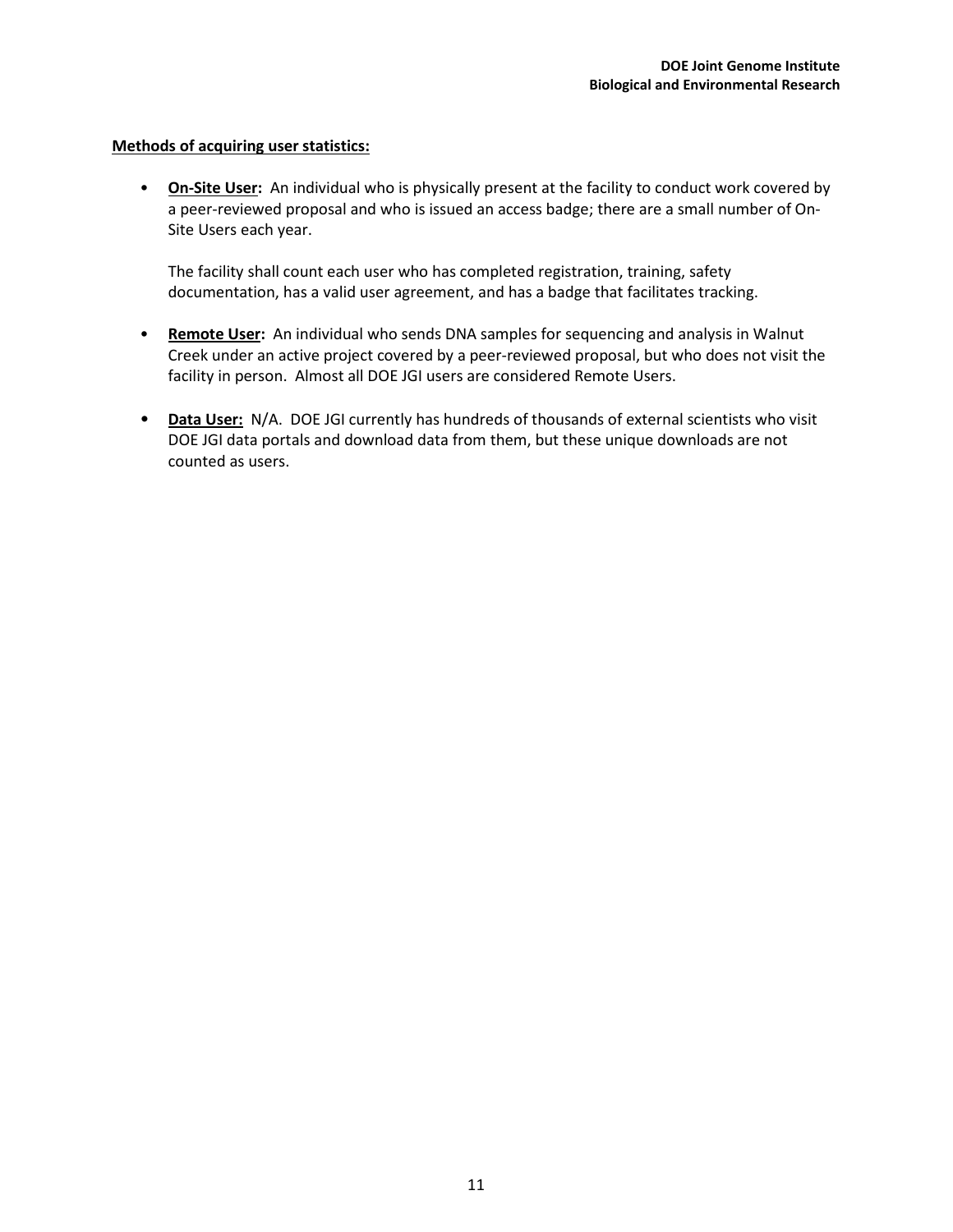**Category: Electron-Beam Microcharacterization Centers Steward: Basic Energy Sciences Facilities:**

- **Electron Microscopy Center for Materials Research (EMC)**
- **National Center for Electron Microscopy (NCEM)**
- **Shared Research Equipment (ShaRE) User Facility**

### **Capabilities provided to users:**

These facilities provide beams of electrons for the exploration of matter and physical processes. Electron scattering has key attributes that give such approaches unique advantages and make them complementary to xray and neutron beam techniques. These characteristics include strong interactions with matter—allowing the capture of meaningful signals from very small amounts of material—and the ability to readily focus the charged electron beams using electromagnetic lenses. The net result is unsurpassed spatial resolution and the ability to simultaneously get structural, chemical, and other types of information from subnanometer regions, allowing study of the fundamental mechanisms of catalysis, energy conversion, corrosion, charge transfer, magnetic behavior, and many other processes. All of these are fundamental to understanding and improving materials for energy applications and the associated physical characteristics and changes that govern performance.

Experimental facilities are comprised of with essential resources for electron beam characterization of a wide range of materials and through a suite of instrumentation that includes several of the world's unique transmission, scanning-transmission, and scanning electron microscopes with ancillary spectroscopic instrumentation. The facilities provide a broad range of capabilities for imaging, diffraction, and spectroscopy that are essential for world-class materials characterization. The worldleading Transmission Electron Aberration-corrected Microscope (TEAM) instrument at NCEM is capable of 0.05 nm direct spatial resolution. The facilities also provide user support and access to the research expertise of their scientific staffs. These facilities typically operate 8 hours a day, five days a week, with time available at nights and weekends for qualified users who have demonstrated abilities to independently conduct experiments.

Proposals are typically discrete from other work at the facility, with one principal investigator or a small group of researchers proposing a specific project that utilizes a distinct amount of time on a particular instrument. Most users directly utilize the facility on-site, working with a host instrument scientist to set up their experiment at a particular instrument. Some users are authorized to remotely generate data through computer access to physical instrumentation.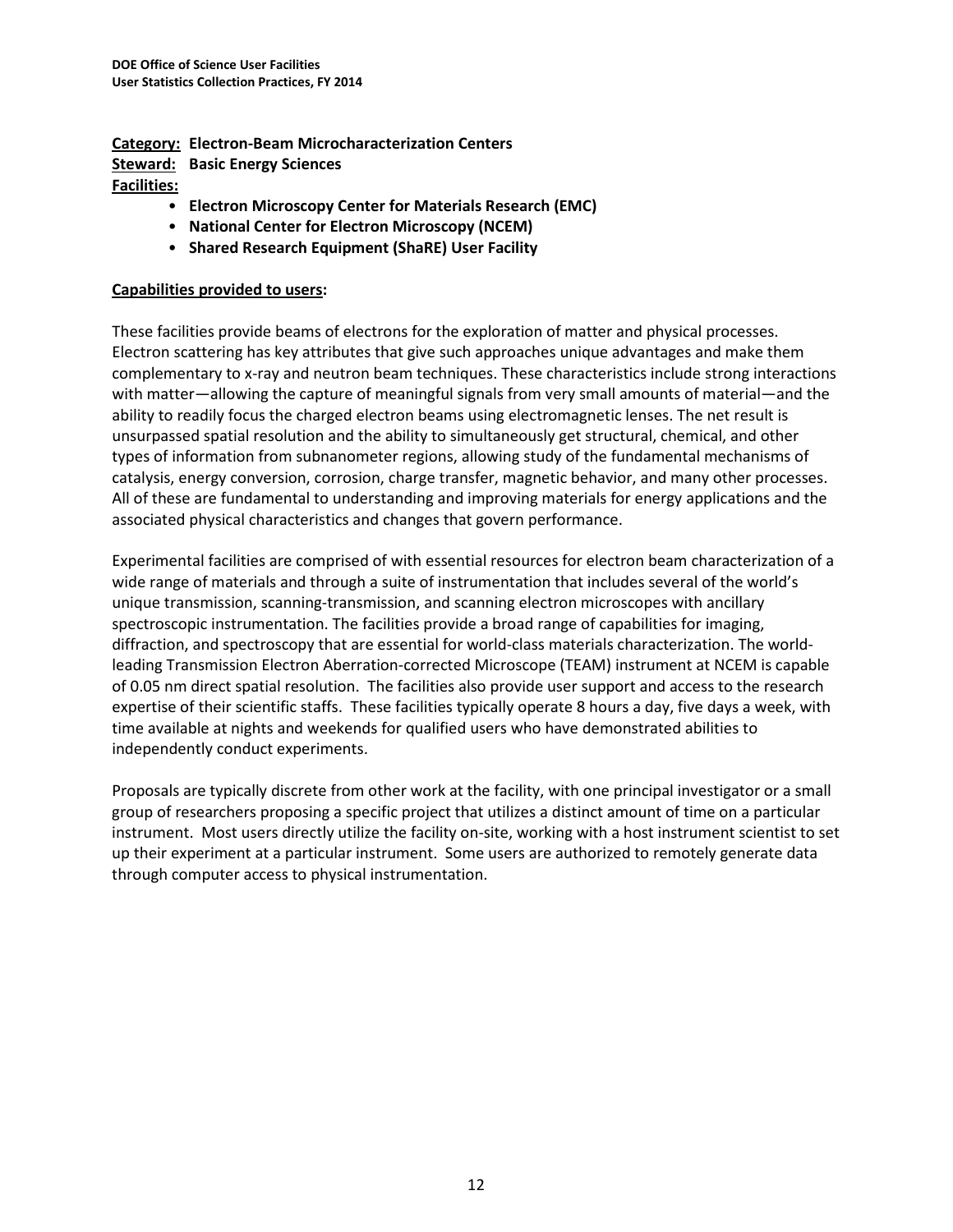• **On-Site User:** An individual who is physically present at the facility to conduct research on an approved research proposal.

The facility shall count each user who has completed registration, training, safety documentation, has a valid user agreement, and has a badge that facilitates tracking.

• **Remote User:** An individual who has been granted the authority to remotely produce data through computer access, or by shipping samples to facility scientist for data measurements, or by receiving custom-manufactured materials, tools, or devices from the facility scientists because the facility has unique or unusual capabilities to fabricate.

The facility shall count each user who has completed registration, obtained required permissions for remote access, has a valid user agreement, and submitted an experiment safety form.

• **Data Users:** N/A. None of these facilities generate electronic data archives that would be utilized by the external community. An individual who reduces and/or analyzes data and who is neither an On-Site nor a Remote User is not counted as a Data User.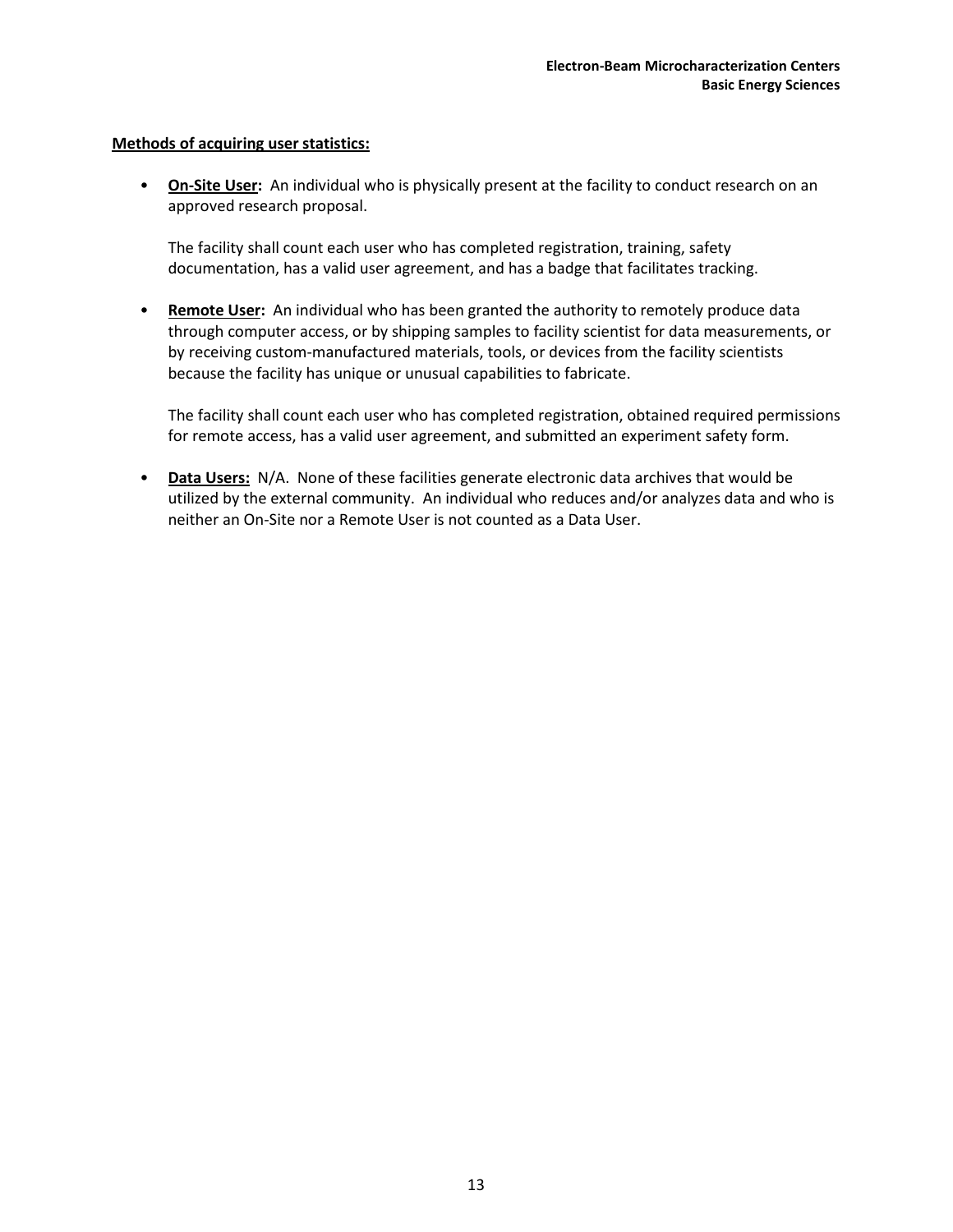**Category: High Intensity X-Ray Light Sources Steward: Basic Energy Sciences Facilities:**

- **Advanced Light Source (ALS)**
- **Advanced Photon Source (APS)**
- **Linac Coherent Light Source (LCLS)**
- **National Synchrotron Light Source (NSLS)**
- **Stanford Synchrotron Radiation Light Source (SSRL)**

### **Capabilities provided to users:**

These facilities provide pulsed beams of x-ray photons with high flux, brightness, and coherence, far more powerful than table-top light sources, for the exploration of matter and physical processes. The wavelengths of the emitted photon span a range of dimensions from the atom to biological cells, thereby providing incisive probes for advanced research in a wide range of areas, including materials science, physical and chemical sciences, metrology, geosciences, environmental sciences, biosciences, medical sciences, and pharmaceutical sciences.

Experimental facilities are comprised of a centralized cyclic electron or positron accelerator ring that generates the beams of light. Many beam lines and experimental end stations are arranged at tangents to the particle ring to capture the synchrotron light and utilize the facility simultaneously and independently. For the LCLS, the x-rays are generated by a linear accelerator instead of a storage ring, so use of different beam lines is alternate rather than simultaneous. Light source beam lines and end stations support a wide range of experimental instruments for research in many scientific disciplines using a variety of beam line techniques that correspond to three broad categories: spectroscopy, scattering, and imaging. By exploiting the short pulse lengths of synchrotron radiation, each technique can also be performed in a strobe-like fashion to probe reaction dynamics. These facilities generally operate 24 hours a day with scheduled periods for maintenance and machine studies.

Proposals are typically discrete from other work at the facility, with one principal investigator or a group of researchers proposing a specific project that utilizes a distinct amount of beam time on a particular beam line. Most users directly utilize the facility on-site, working with a host facility scientist to set up their experiment at a particular beam line or end station. Some users are authorized to remotely generate data through computer access to physical instrumentation or mail their samples to facility scientists for data measurements.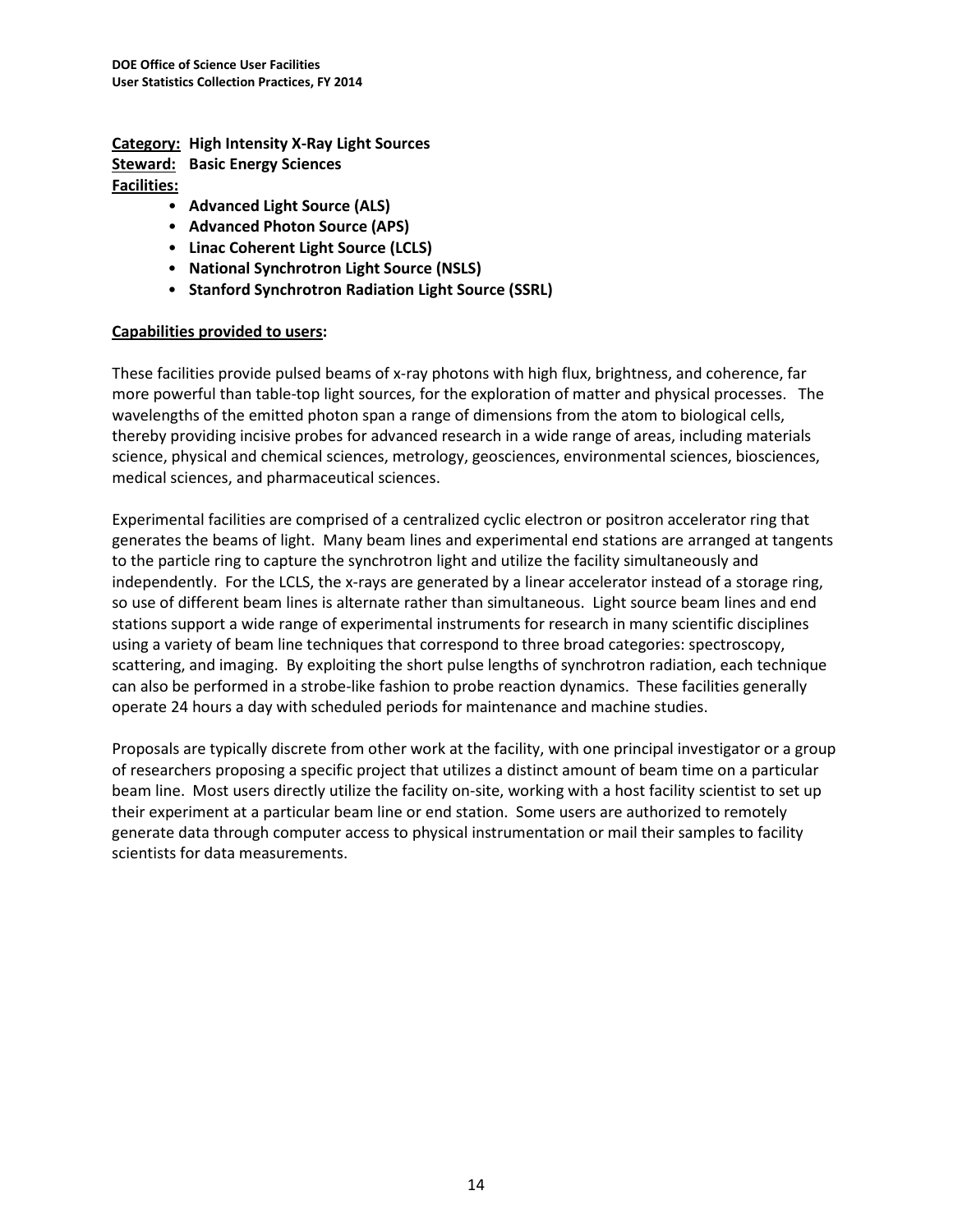• **On-Site User:** An individual who is physically present at the facility to conduct research on an approved research proposal.

The facility shall count each user who has completed registration, training, safety documentation, has a valid user agreement, and has a badge that facilitates tracking.

• **Remote User:** An individual who has been granted the authority to remotely produce data through computer access, or by shipping samples to facility scientist for data measurements, or by receiving custom-manufactured materials, tools, or devices from the facility scientists because the facility has unique or unusual capabilities to fabricate.

The facility shall count each user who has completed registration, obtained required permissions for remote access, has a valid user agreement, and submitted an experiment safety form.

• **Data Users:** N/A. None of these facilities generate electronic data archives that would be utilized by the external community. An individual who reduces and/or analyzes data and who is neither an On-Site nor a Remote User is not counted as a Data User.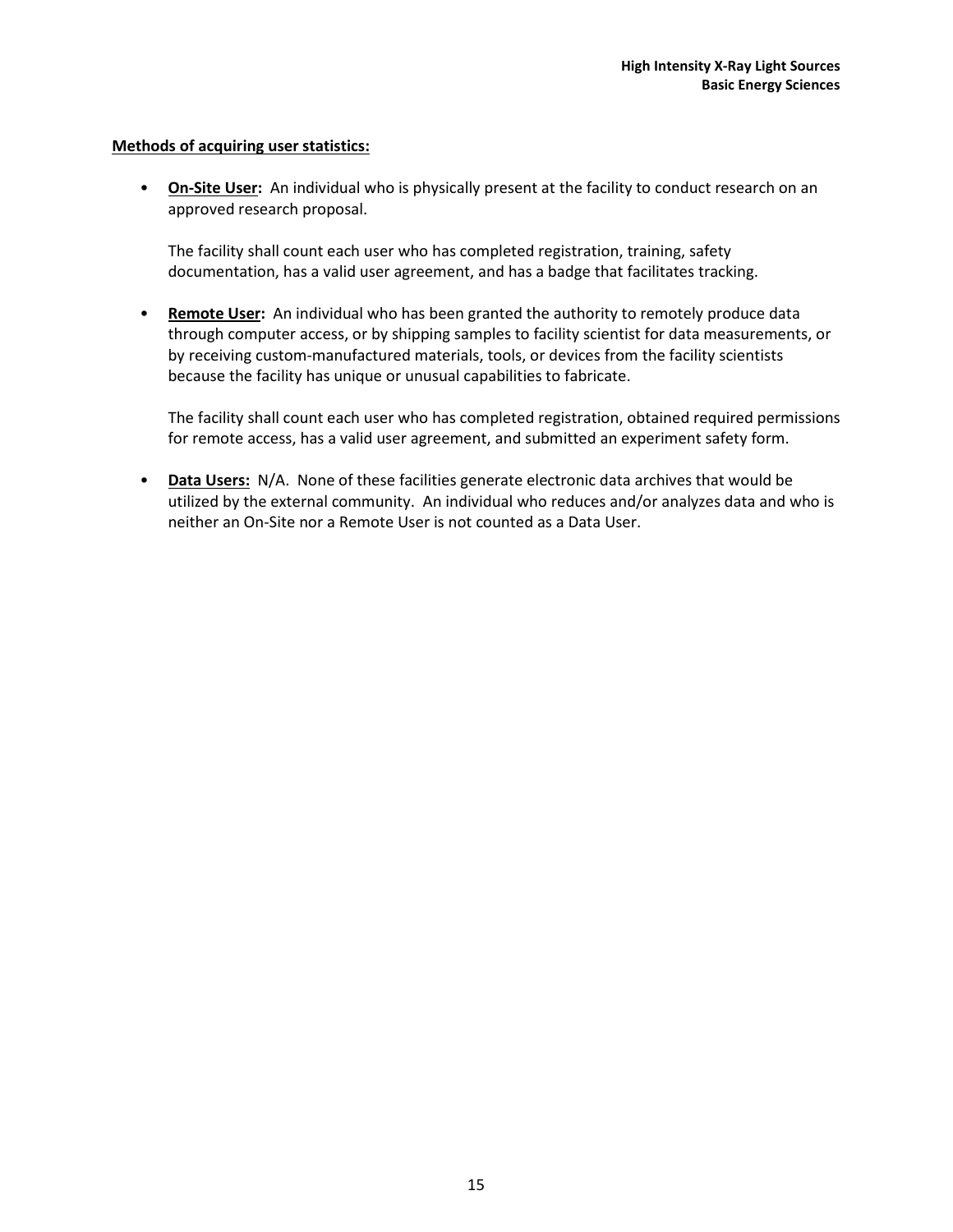**Category: High-Flux Neutron Scattering Facilities Steward: Basic Energy Sciences Facilities:**

- **High Flux Isotope Reactor (HFIR)**
- **Spallation Neutron Source (SNS)**
- **Lujan Neutron Scattering Center (Lujan)**

#### **Capabilities provided to users:**

These facilities provide beams of high-flux neutrons for the exploration of matter and physical processes. Neutron scattering provides important information on the positions, motions, and magnetic properties of solids. Neutrons possess unique properties such as sensitivity to light elements, which has made the technique invaluable to polymer, biological, and pharmaceutical sciences. Neutrons also have magnetic moments and are thus uniquely sensitive probes of magnetic interactions. Neutron scattering studies have contributed to the development of higher strength magnets for more efficient electric generators and motors and to better magnetic materials for magnetic recording tapes and computer hard drives. Finally, the high penetrating power of neutrons allows nondestructive property measurements deep within a specimen and has been used to study defects in automotive gears and brake discs and in airplane wings, engines, and turbine blades. In addition to wavelengths comparable to atomic lattice spacing, thermal neutrons also have energies that are comparable to elementary excitations such as phonons and magnons, and thus neutrons can be used to measure the energy and momentum transfer of these excitations via inelastic scattering.

Experimental facilities are comprised of either a research reactor that produces continuous beams of neutrons (HFIR) or an accelerator facility that generates protons that impact a target and produce pulsed beams of neutrons in a process known as spallation (SNS and Lujan). In both types of facilities, various types of specialized diffractometers and spectrometers are placed on beam tubes extending from the central core in the case of a reactor or from the spallation target at a pulsed neutron source. These facilities generally operate 24 hours a day with scheduled periods for maintenance and machine studies.

Scientific users or user groups obtain time on neutron instruments through a proposal system unique to each facility. Most users directly utilize the facility on-site, working with a host instrument scientist to set up their experiment at a particular beam line and in the analysis of the data. In limited cases for short duration routine experiments samples are "mailed-in" to the instrument team who take the data and send the results back to the outside researcher for analysis.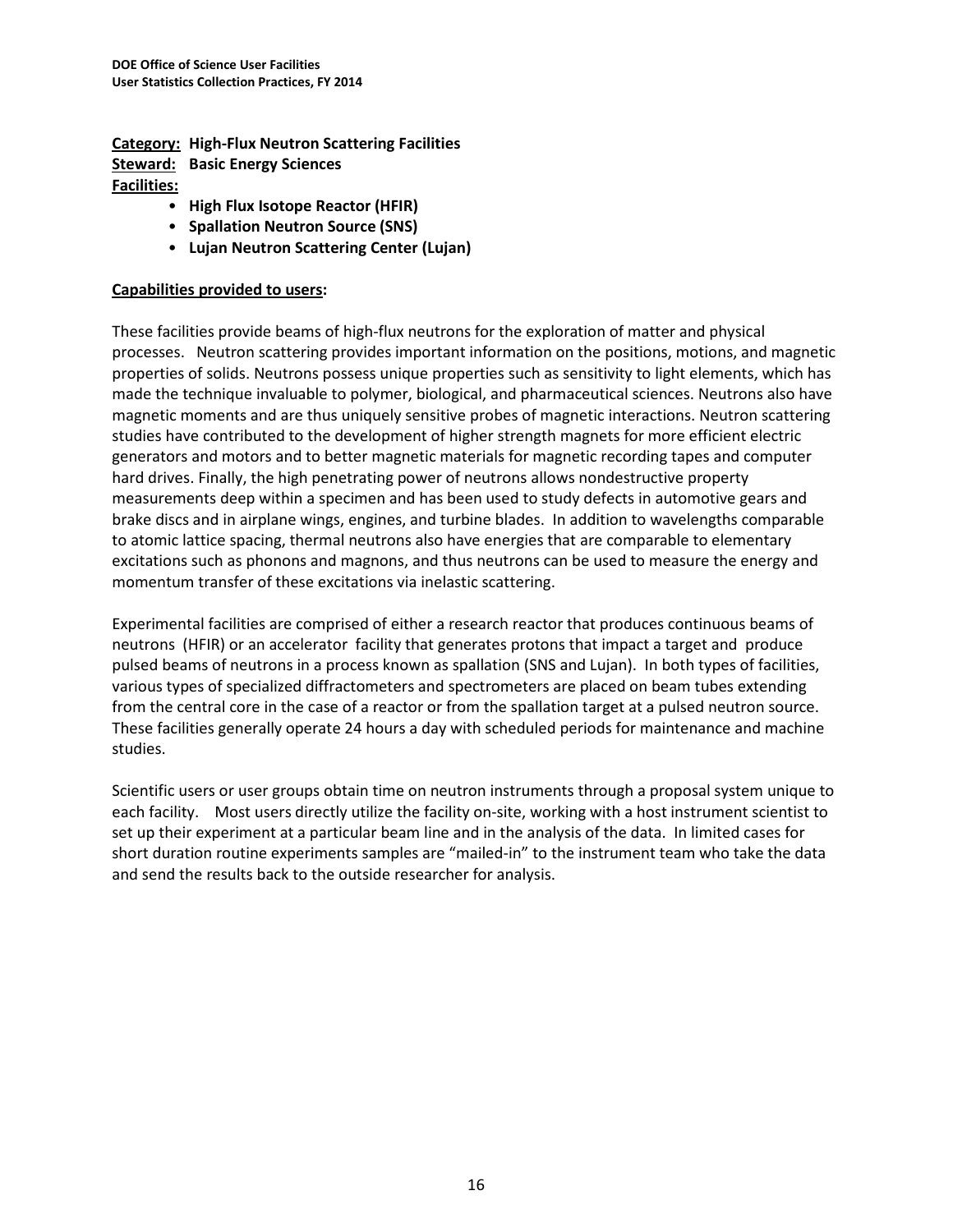• **On-Site User:** An individual who is physically present at the facility to conduct research on an approved research proposal.

The facility shall count each user who has completed registration, training, safety documentation, has a valid user agreement, and has a badge that facilitates tracking.

• **Remote User:** An individual who has been granted the authority to remotely produce data through computer access, or by shipping samples to facility scientist for data measurements, or by receiving custom-manufactured materials, tools, or devices from the facility scientists because the facility has unique or unusual capabilities to fabricate.

The facility shall count each user who has completed registration, obtained required permissions for remote access, has a valid user agreement, and submitted an experiment safety form.

• **Data Users:** N/A. None of these facilities generate electronic data archives that would be utilized by the external community. An individual who reduces and/or analyzes data and who is neither an On-Site nor a Remote User is not counted as a Data User.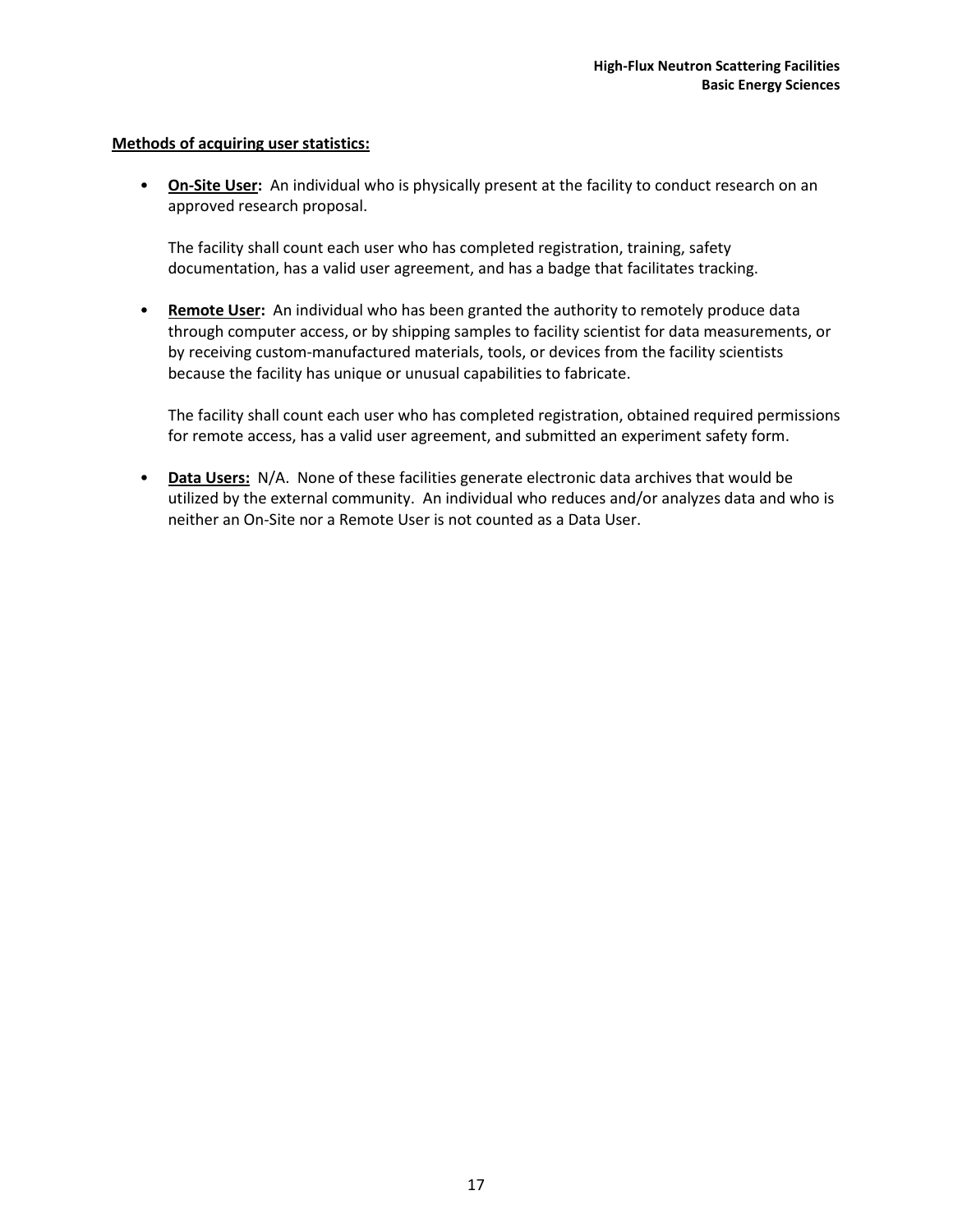**Category: Nanoscale Science Research Centers (NSRCs) Steward: Basic Energy Sciences Facilities:**

- **Center for Functional Nanomaterials (CFN)**
- **Center for Integrated Nanotechnologies (CINT)**
- **Center for Nanophase Materials Sciences (CNMS)**
- **Center for Nanoscale Materials (CNM)**
- **Molecular Foundry**

#### **Capabilities provided to users:**

These facilities provide recently-constructed and custom-designed laboratories that provide the Nation's research community with world-class resources for the synthesis, processing, fabrication, and analysis of materials at the nanoscale. Each center has particular expertise and capabilities in selected theme areas, such as synthesis and characterization of nanomaterials; catalysis; theory, modeling and simulation; electronic materials; nanoscale photonics; soft and biological materials; imaging and spectroscopy; and nanoscale integration. Each NSRC is near one or more other major SC facilities for xray, neutron, or electron scattering, which complement and leverage the capabilities of the NSRCs.

Experimental facilities are comprised of nanofabrication resources, one-of-a-kind signature instruments, clean rooms and other instruments that provide unique scientific and engineering capabilities of the scope and depth not available elsewhere. The facilities also provide user support and collaborative access to the research expertise of their scientific staffs. These facilities typically operate 8 hours a day, five days a week, with time available at nights and weekends for qualified users who have demonstrated abilities to independently conduct experiments.

Proposals are typically discrete from other work at the facility, with one principal investigator or a small group of researchers proposing a specific project that utilizes a distinct amount of time on a particular instrument. Most users directly utilize the facility on-site, working with a host instrument scientist to set up their experiment at particular instruments or collaborate with staff scientists. Some users are researchers to whom the facility provides custom-manufactured materials, tools, or devices that the facility has unique or unusual capabilities to fabricate, while others are authorized to remotely generate data through computer access to physical instrumentation.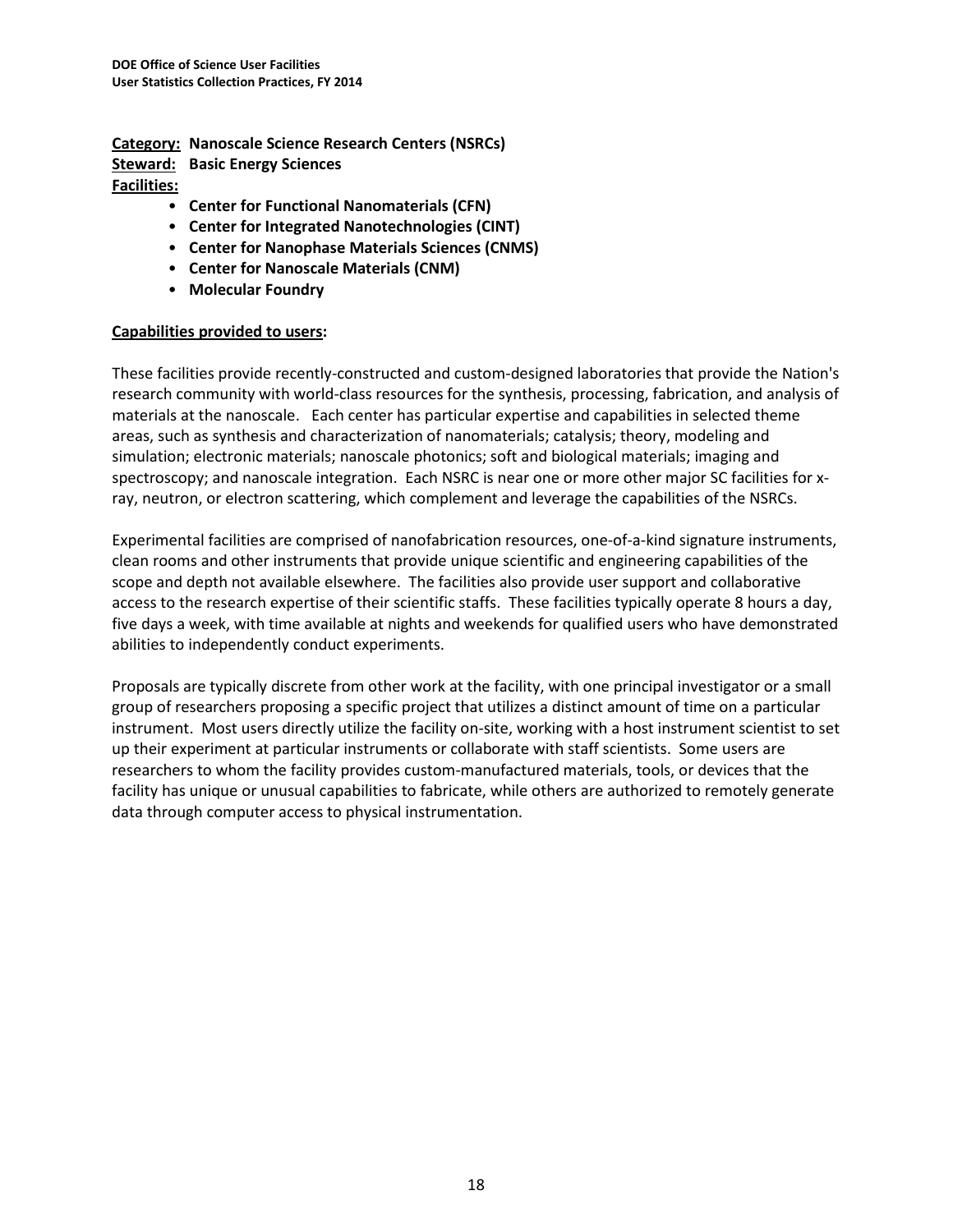• **On-Site User:** An individual who is physically present at the facility to conduct research on an approved research proposal.

The facility shall count each user who has completed registration, training, safety documentation, has a valid user agreement, and has a badge that facilitates tracking.

• **Remote User:** An individual who has been granted the authority to remotely produce data through computer access, or by shipping samples to facility scientist for data measurements, or by receiving custom-manufactured materials, tools, or devices from the facility scientists because the facility has unique or unusual capabilities to fabricate.

The facility shall count each user who has completed registration, obtained required permissions for remote access, has a valid user agreement, and submitted an experiment safety form.

• **Data Users:** N/A. None of these facilities generate electronic data archives that would be utilized by the external community. An individual who reduces and/or analyzes data and who is neither an On-Site nor a Remote User is not counted as a Data User.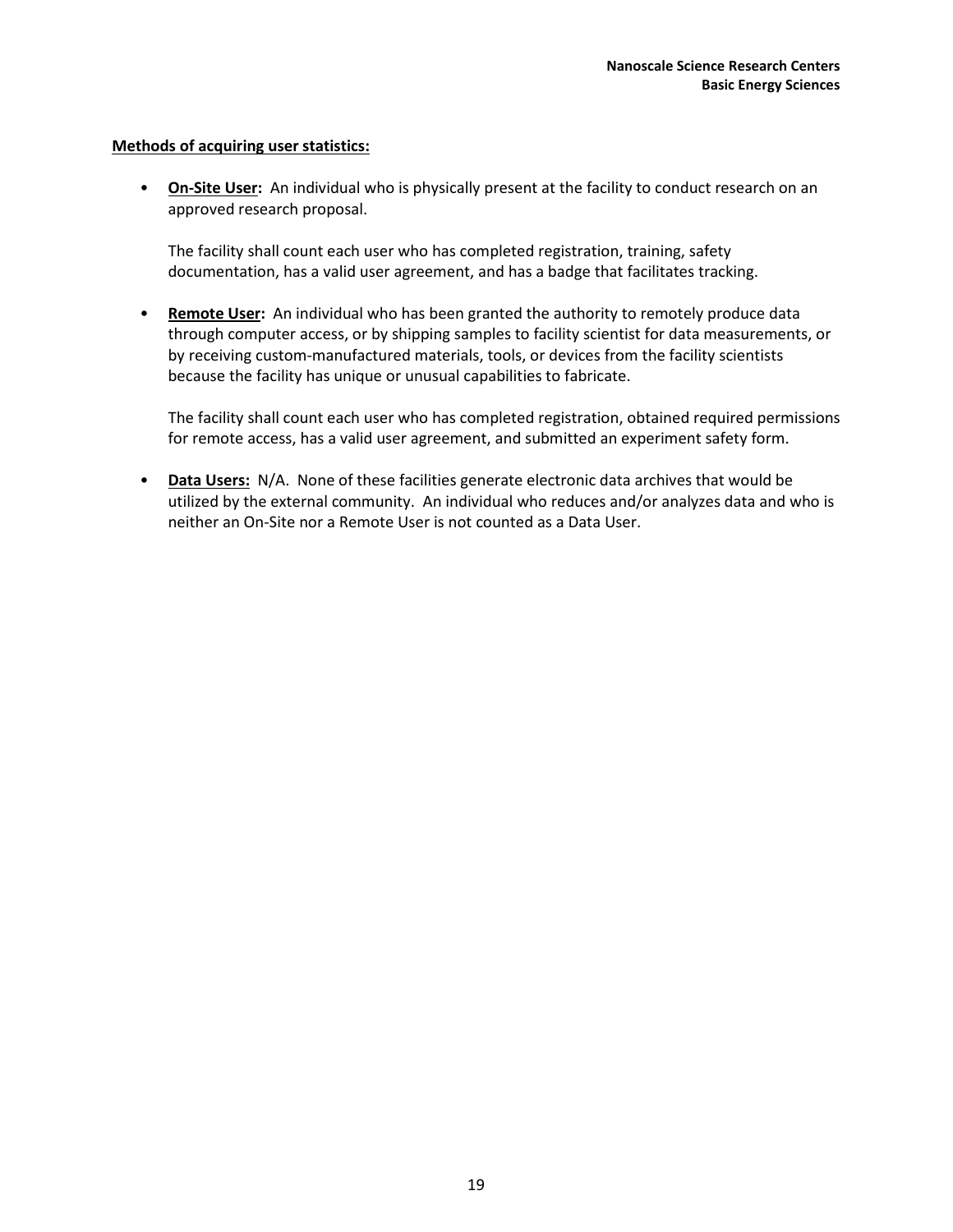**Category: Magnetic Fusion Research Facilities Steward: Fusion Energy Sciences Facilities:**

- **Alcator C-Mod Tokamak**
- **DIII-D Tokamak**
- **National Spherical Torus Experiment (NSTX)**

### **Capabilities provided to users:**

These facilities confine plasmas at temperatures and densities close to what is required for a fusion energy source. These facilities enable researchers to study the stability, confinement, and other properties of fusion-grade plasmas under a wide variety of conditions and to explore a subset of the materials science issues required to manage the intense heat and particle fluxes of a fusion power plant. The experimental results from these facilities combined with theoretical and computational simulations build the scientific foundation needed to develop a fusion energy source.

These experimental facilities are comprised of magnetic field coils that confine a plasma in a large toroidal vacuum chamber, auxiliary heating systems to heat the plasma to tens of millions of degrees Kelvin, field-shaping coil systems that can produce a variety of plasma shapes, advanced digital control systems for feedback control of the plasma, and extensive diagnostic instrumentation to measure the properties of high-temperature plasmas. These experiments normally operate 8 hours per day during an annual operating period of 10-18 weeks per year. There are normally several maintenance weeks during the run period and a long outage of several months duration for major maintenance and facility upgrades at the end of each fun period.

Experimental time on the facility is allocated on the basis of proposals submitted by teams. However, since most experimental proposals require extensive diagnostic measurements and specialized plasma control programming, a significant fraction of the host staff and collaborators are involved in most experimental proposals. It is important to note that since the creation and control of the plasma is a critical part of every experiment, many of the operations staff are therefore users. Some users participate in experiments from remote locations and/or are involved with planning and analysis of experiments from remote locations.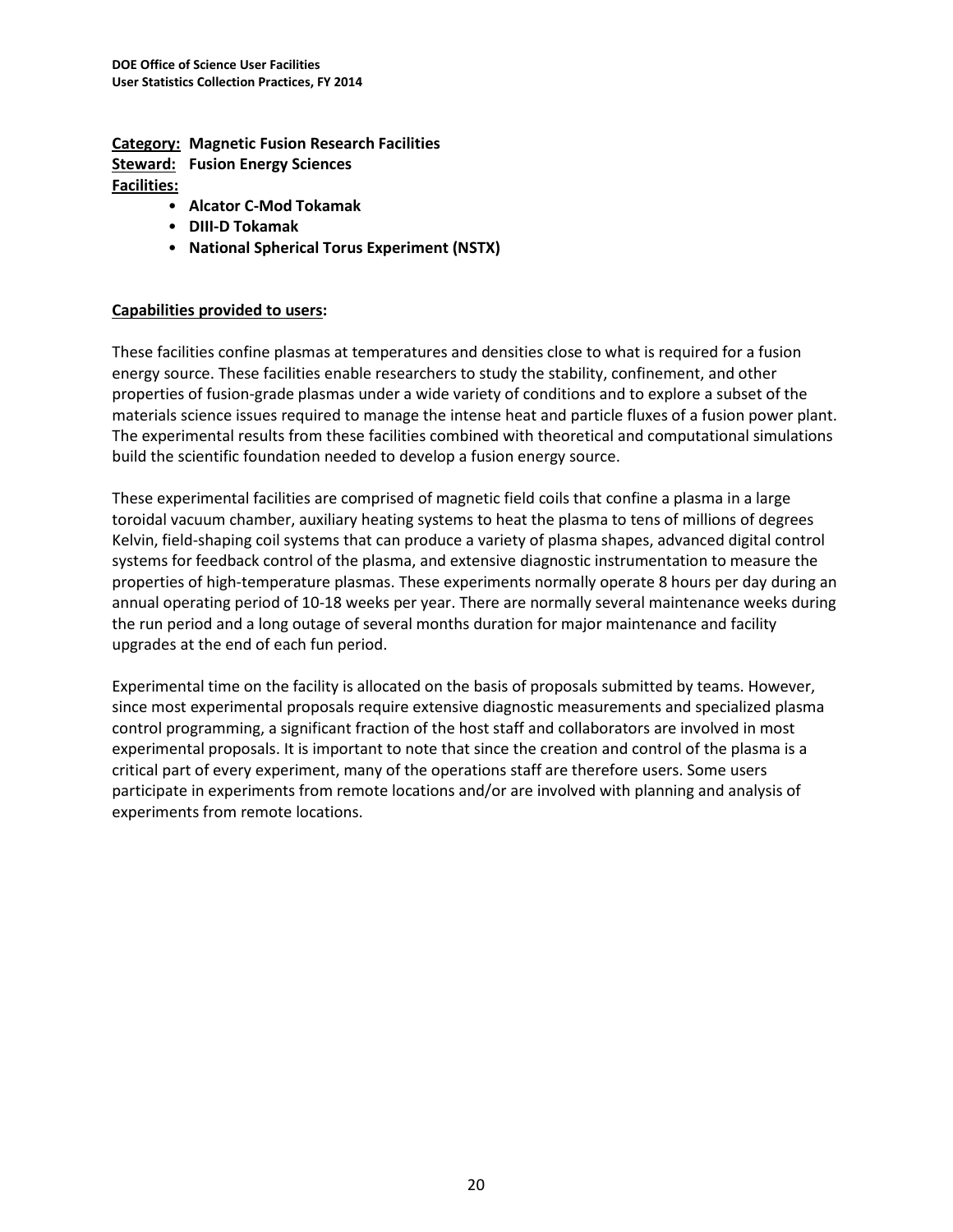• **On-Site User:** An individual who is physically present at the facility and involved in planning, preparation, execution, and analysis of one or more approved experiments on the facility.

Facility staff shall count each user through badge requests/visitor forms, data access/user agreements, office assignments, and proposal co-authorship.

• **Remote Users:** An individual who has been granted authority to participate remotely in experimental planning, execution, and data analysis. The individual might visit the facility to attend specific meetings or present results but would not have access to the experimental facilities.

Facility staff shall count each user through data access/user agreements and proposal coauthorship.

• **Data Users:** An individual who reduces and/or analyzes data provided by the facility but did not participate in the collection, calibration, or reconstruction of that data and who is neither an On-Site or Remote user.

Facility staff shall count Data Users through data access/user agreements.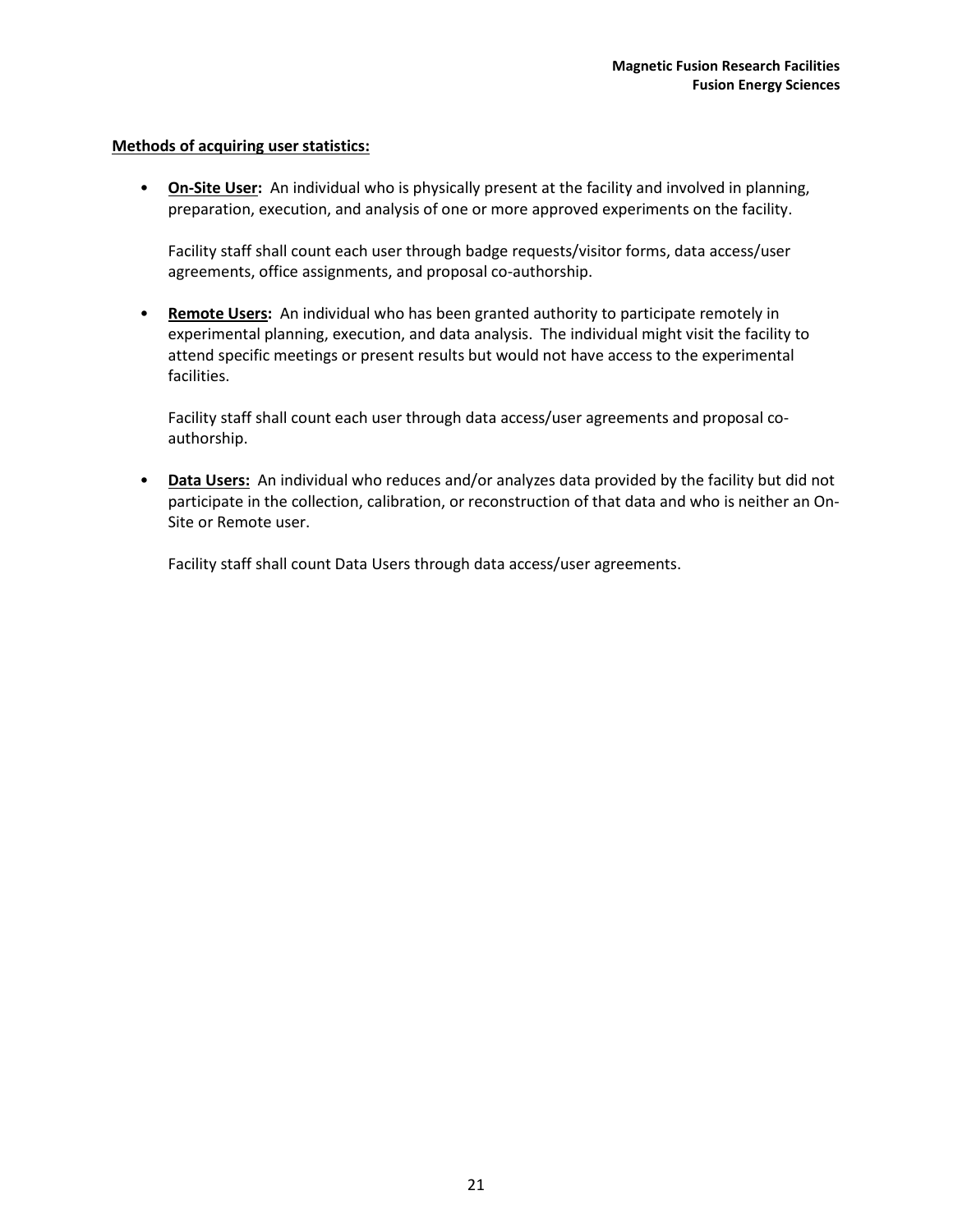**Facility: Fermilab Accelerator Complex Steward: High Energy Physics**

### **Capabilities provided to users:**

Fermilab's Accelerator Complex comprises ten particle accelerators and storage rings that provide beams to a number of experiments. The Fermilab Accelerator Complex supports or has supported studies of the fundamental physics of the world around us at the energy frontier and the intensity frontier. Fermilab's accelerators operate 24 hours a day, 7 days a week, with scheduled periods for maintenance, machine studies, and upgrades.

Proton beams are available at 8 GeV from the Booster and at energies from 60 GeV to 120 GeV from the Main Injector. These beams can be used directly for experiments or can be used to produce other elementary particles like muons, pions, kaons, or neutrinos for experiments. Currently, the Neutrinos at the Main Injector (NuMI) facility is the world's most intense neutrino source.

Proposals for Fermilab experiments are generally submitted by a collaboration of several university and laboratory research groups; the collaboration may be composed of up to several hundred physicists and graduate students. All proposals for experiments at Fermilab are peer reviewed for their scientific merit by the Physics Advisory Committee composed of senior physicists from institutions around the world. Approval is determined by the Fermilab Director based on the outcome of the merit review and consideration of laboratory resources needed by the experiment.

## **Methods of acquiring user statistics:**

• **On-Site User:** An individual who is physically present at the facility at some point during the reporting period to conduct research on an approved experiment. Facility staff are counted as users if they participate in an approved experiment.

The facility shall count each user who has completed registration, training, safety documentation, has a valid user agreement, and has a badge that facilitates tracking.

- **Remote User:** An individual who has been granted the authority to remotely monitor or control an approved experiment or process data from an approved experiment at the facility and who has utilized that authority at some point during the reporting period. If an individual qualifies as an On-Site User and as a Remote User, that individual should be counted once as an On-Site User.
- **Data Users:** An individual who reduces and/or analyzes data provided by the facility but did not participate in the collection, calibration, or reconstruction of that data and who is neither an On-Site or Remote user.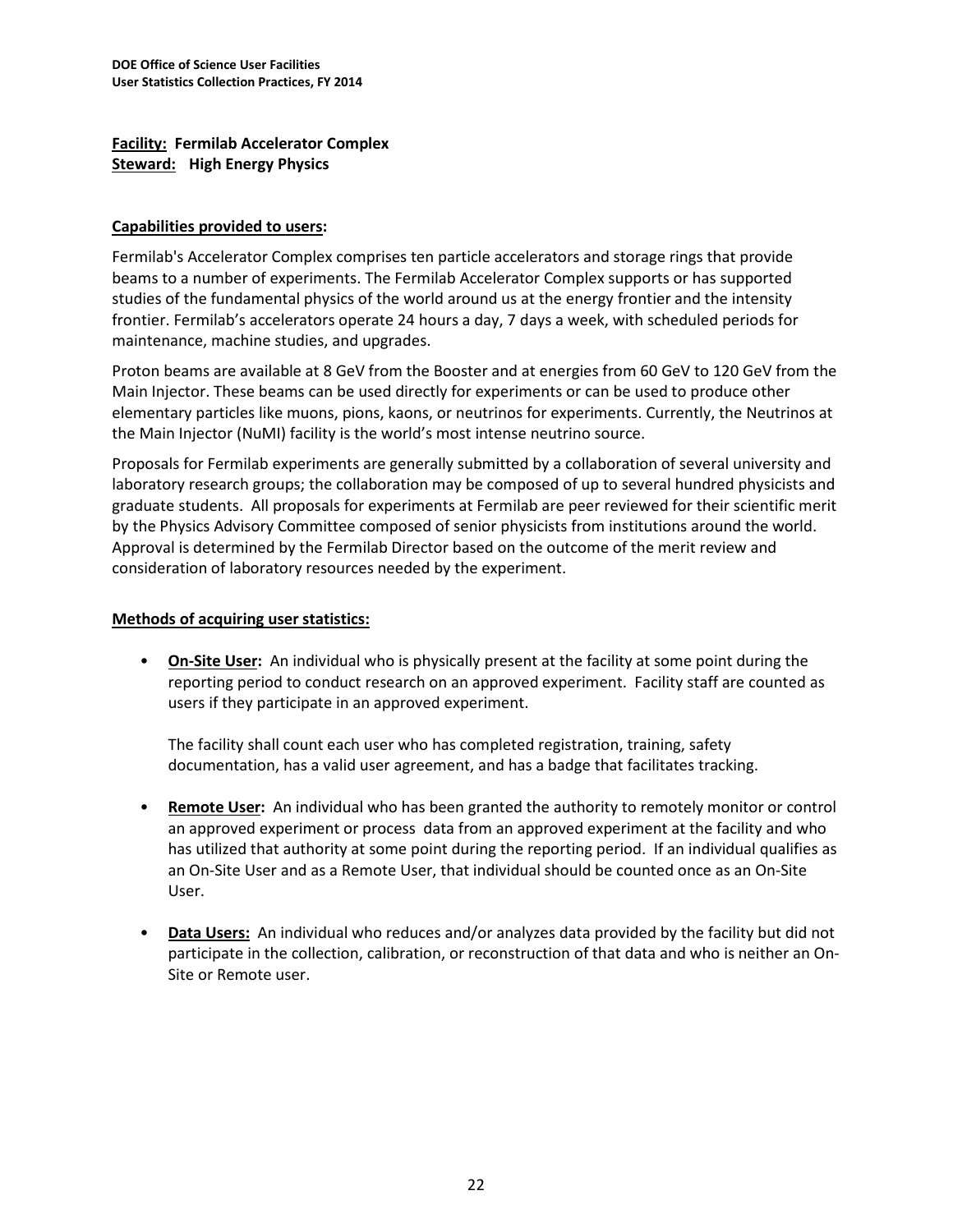**Category: Nuclear Physics Accelerator Facilities Steward: Nuclear Physics Facilities:**

- **Argonne Tandem Linac Accelerator System (ATLAS)**
- **Continuous Electron Beam Accelerator Facility (CEBAF)**
- **Relativistic Heavy Ion Collider (RHIC)**

### **Capabilities provided to users:**

The Argonne Tandem Linac Accelerator System (ATLAS) at Argonne National Laboratory (ANL) is used to study questions of nuclear structure by providing high-quality beams of all the stable elements up to uranium and selected beams of short-lived nuclei for experimental studies of nuclear properties under extreme conditions and reactions of interest to nuclear astrophysics. The Continuous Electron Beam Accelerator Facility (CEBAF) at the Thomas Jefferson National Accelerator Facility (TJNAF) provides high quality beams of polarized electrons that allow scientists to extract information on the quark and gluon structure of protons and neutrons. CEBAF also uses polarized electrons to make precision measurements of parity violating processes that can provide information relevant to the development of the New Standard Model. These two facilities conduct fixed target experiments, meaning that a beam of particles is directed onto a target of material, and scientific instrumentation is utilized to study the products of the reaction between the target and the beam of particles. The Relativistic Heavy Ion Collider (RHIC) at Brookhaven National Laboratory (BNL) uses relativistic heavy ion collisions to investigate the frontier of Quantum Chromodynamics (QCD) by trying to recreate and characterize new and predicted forms of matter and other new phenomena that might occur in extremely hot, dense nuclear matter and which have not existed since the Big Bang. RHIC also provides colliding beams of spin-polarized protons to probe the spin structure of the proton, another important aspect of the QCD frontier. RHIC is the only operating collider in the United States.

These facilities are all multi-user facilities, with the capability to conduct multiple experiments in parallel. The facilities have unique and cutting-edge instrumentation that are housed in experimental stations or halls. At ATLAS and CEBAF, there are multiple beam lines that direct the beam to experimental stations; at RHIC, experimental equipment is located at various collision points along the collider rings. These facilities can operate 24 hours a day, seven days a week, with scheduled periods for maintenance and machine studies. Frequency of operations is typically constrained by available funding.

Experimental time on the facility is allocated on the basis of proposals submitted by collaborations of scientists, with one principal investigator or a spokesperson proposing a specific project that utilizes a distinct amount of beam time on a particular beam line or beam collision point, and which typically requires complex scientific instrumentation. Facility directors seek advice from facility Program Advisory Committees to determine the allocation of this valuable scientific resource. The facility Program Advisory Committees review research proposals requesting resources and time at the facilities and then provide advice on the scientific merit, technical feasibility, and personnel requirements of the proposals. Most users directly utilize the facility on-site, working with a host instrument scientist to set up their experiment at a particular beam line or end station. Some users are authorized to remotely generate data through computer access to physical instrumentation. Other users play a key role in developing the instrumentation which is essential for the experiment to be conducted at the facility.